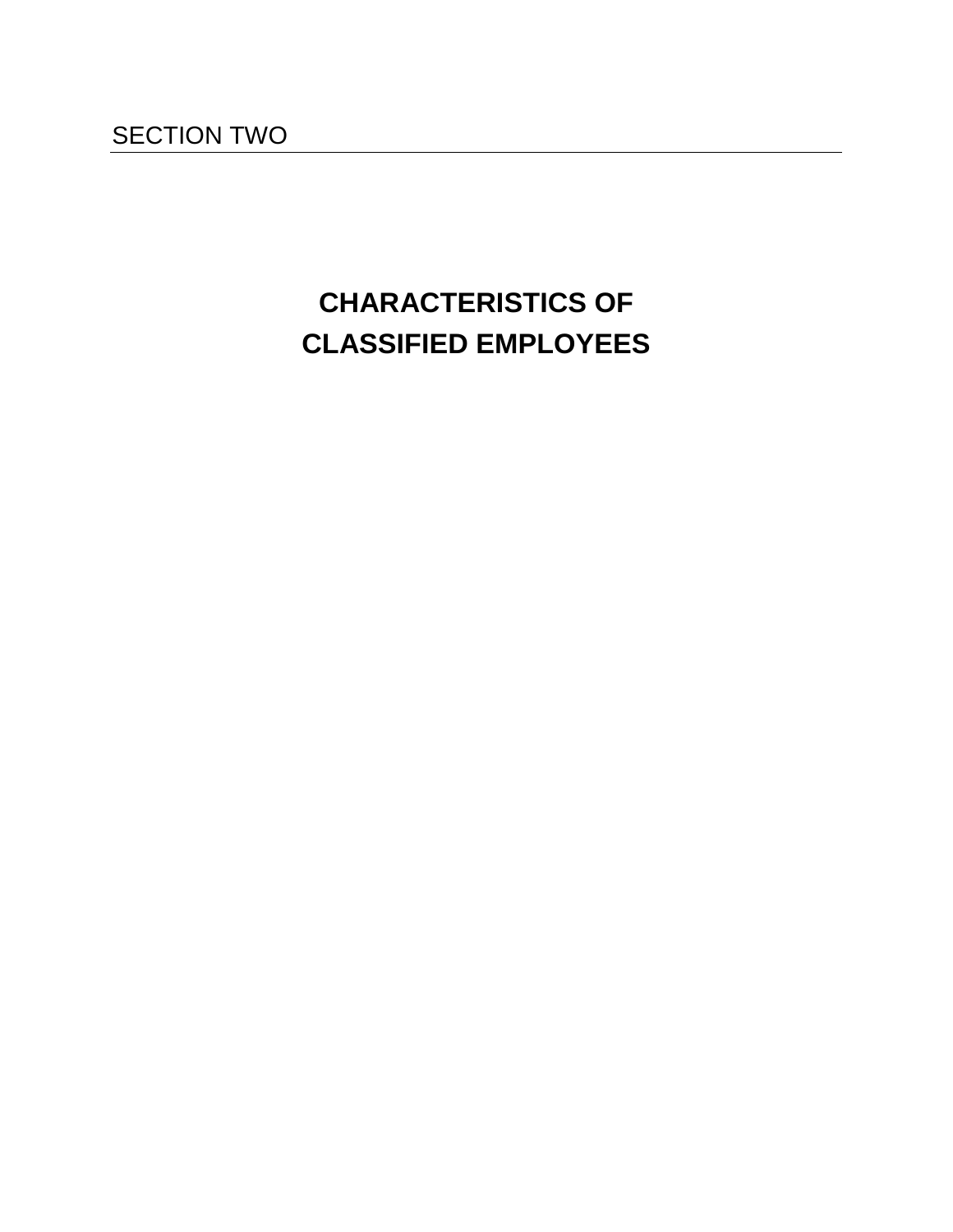

**STATE OF MICHIGAN Trend of Total State Expenditures Compared to Total State Classified Payroll Fiscal Years 2007-08 through 2016-17**

Source: Total State Expenditure data is from the Schedule of Expenditures by Function, from the Comprehensive Annual Financial Report (CAFR) issued by the Department of Technology, Management and Budget, Office of Financial Management. Classified Payroll figures are from the Certified Aggregate Payroll Report, Financial Services Program, Civil Service Commission. Classified Payroll figures include all direct and indirect payroll items.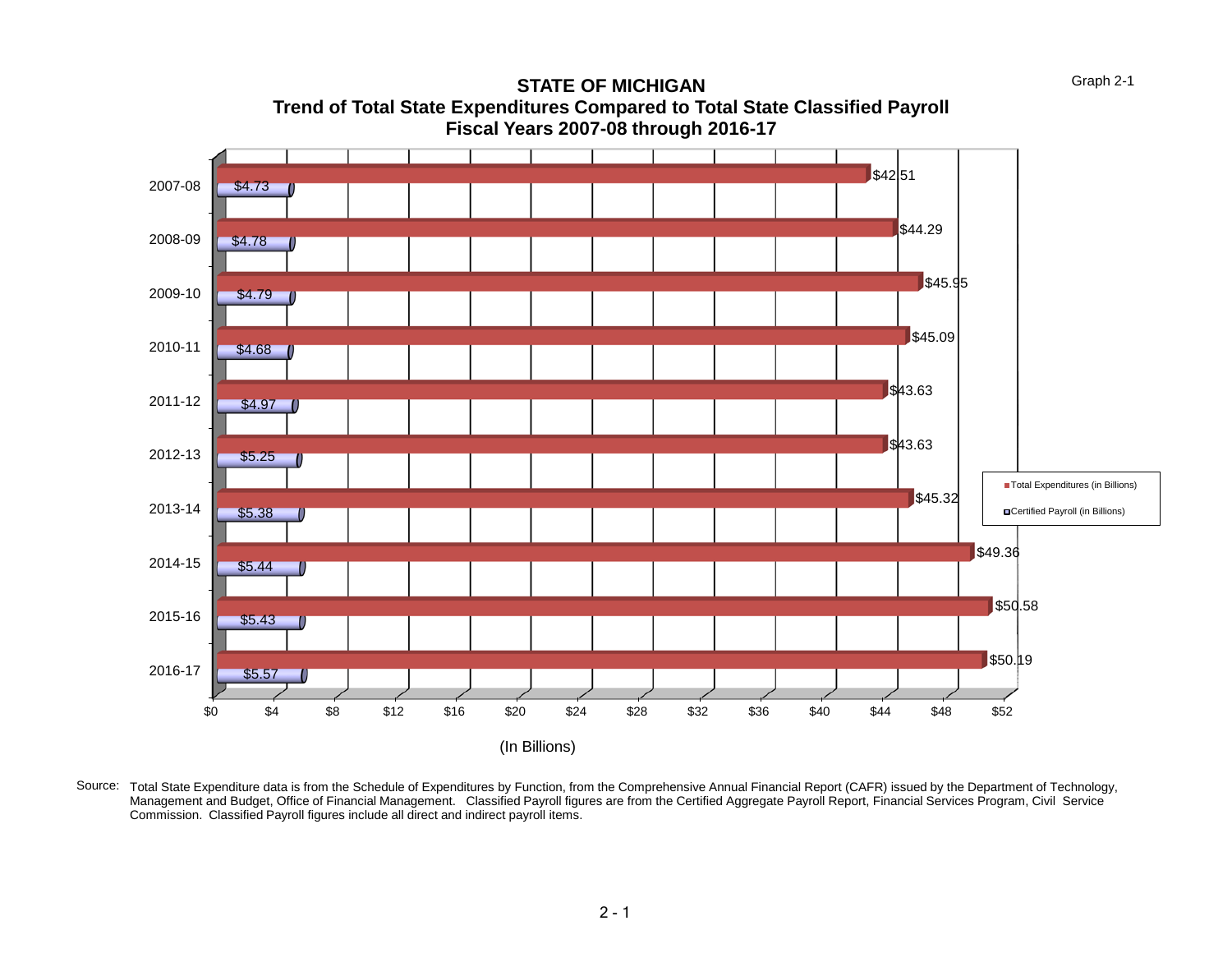# **STATE OF MICHIGAN CLASSIFIED PAYROLL AS A PERCENT OF TOTAL STATE EXPENDITURES**

#### **Fiscal Years 2007-08 through 2016-17**



Total State Expenditure data is from the Schedule of Expenditures by Function, from the Comprehensive Annual Financial Report (CAFR) issued by the Department of Technology, Management and Budget, Office of Financial Management. Classified Payroll figures are from the Certified Aggregate Payroll Report, Financial Services Program, Civil Service Commission. Source: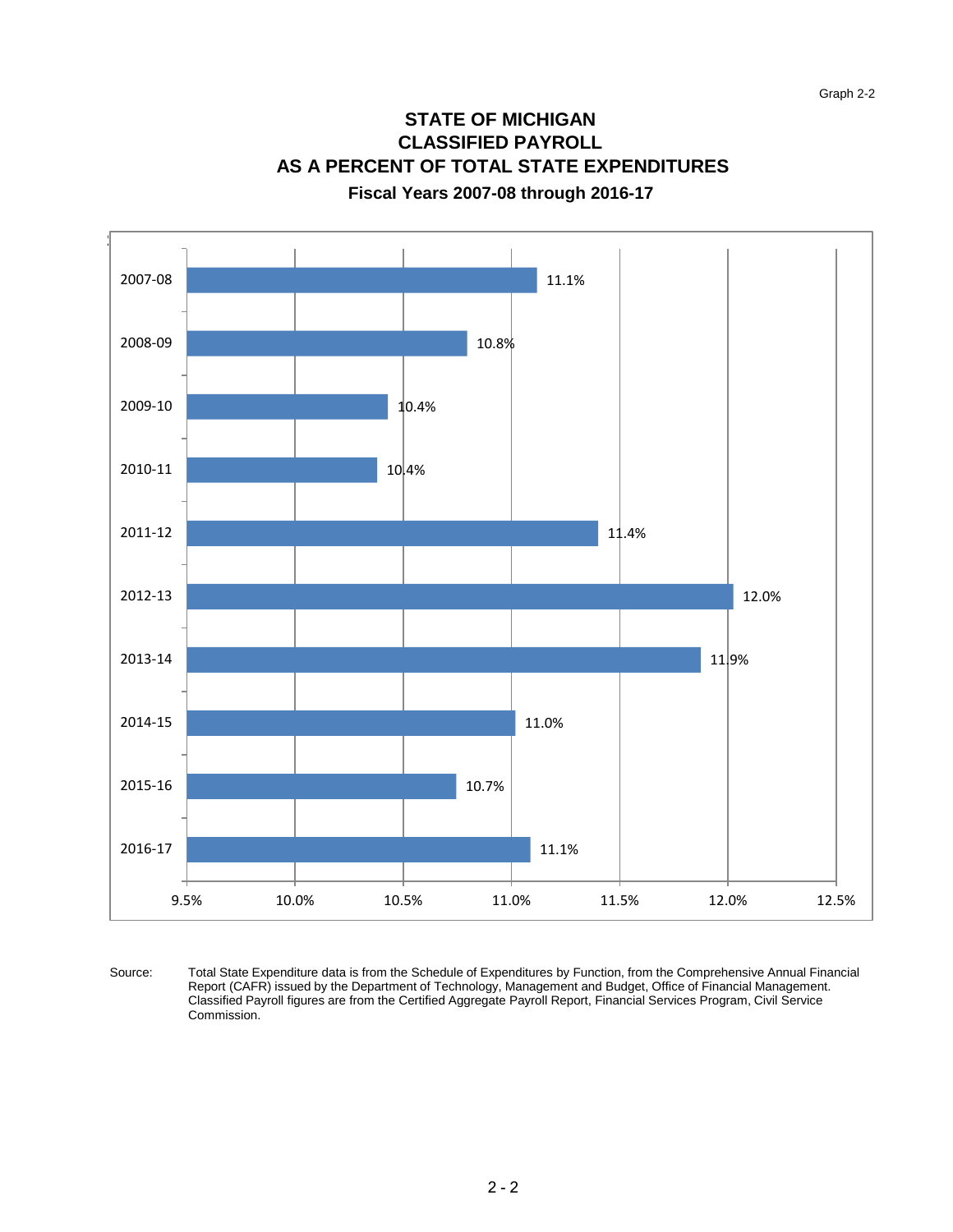## **AVERAGE AGE, AVERAGE PAY RATE, AND LONGEVITY ANALYSIS BY DEPARTMENT**

#### **Pay End Date: September 23, 2017**

| <b>DEPARTMENT</b>                          | Number of<br><b>Employees</b> | <b>Percent of</b><br><b>Classified</b><br><b>Employees</b> | <b>Average</b><br>Age | <b>Average Pay</b><br>Rate | <b>Count of</b><br><b>Employees</b><br><b>Eligible for</b><br>Longevity | <b>Percent of</b><br><b>Department</b><br><b>Eligible for</b><br>Longevity |
|--------------------------------------------|-------------------------------|------------------------------------------------------------|-----------------------|----------------------------|-------------------------------------------------------------------------|----------------------------------------------------------------------------|
| <b>AGRICULTURE AND RURAL DVLPMNT</b>       | 459                           | 0.9%                                                       | 46.6                  | \$31.04                    | 289                                                                     | 63.0 %                                                                     |
| <b>ATTORNEY GENERAL</b>                    | 500                           | 1.0%                                                       | 47.5                  | \$40.65                    | 296                                                                     | 59.2 %                                                                     |
| <b>AUDITOR GENERAL</b>                     | 140                           | 0.3%                                                       | 40.5                  | \$37.97                    | 82                                                                      | 58.6%                                                                      |
| <b>CIVIL RIGHTS</b>                        | 84                            | 0.2%                                                       | 47.3                  | \$31.61                    | 63                                                                      | 75.0 %                                                                     |
| <b>CIVIL SERVICE COMMISSION</b>            | 449                           | 0.9%                                                       | 45.2                  | \$31.36                    | 313                                                                     | 69.7%                                                                      |
| <b>CORRECTIONS</b>                         | 12,310                        | 25.1%                                                      | 44.6                  | \$26.50                    | 8,640                                                                   | 70.2 %                                                                     |
| <b>EDUCATION</b>                           | 521                           | 1.1%                                                       | 49.0                  | \$35.09                    | 321                                                                     | 61.6%                                                                      |
| <b>ENVIRONMENTAL QUALITY</b>               | 1,158                         | 2.4%                                                       | 47.3                  | \$32.90                    | 832                                                                     | 71.8 %                                                                     |
| <b>EXECUTIVE OFFICE</b>                    | 60                            | 0.1%                                                       | 39.5                  | \$37.61                    | 20                                                                      | 33.3 %                                                                     |
| <b>INSURANCE AND FINANCIAL SERV</b>        | 301                           | 0.6%                                                       | 43.6                  | \$35.14                    | 230                                                                     | 76.4 %                                                                     |
| <b>LICENSING &amp; REGULATORY AFFAIRS</b>  | 1,961                         | 4.0%                                                       | 47.1                  | \$31.87                    | 1,340                                                                   | 68.3 %                                                                     |
| <b>MDHHS - COMMUNITY HEALTH</b>            | 3,216                         | 6.6%                                                       | 46.7                  | \$29.67                    | 1,928                                                                   | 60.0%                                                                      |
| <b>MDHHS - HUMAN SERVICES</b>              | 10.962                        | 22.4 %                                                     | 44.1                  | \$26.87                    | 7,485                                                                   | 68.3 %                                                                     |
| <b>MILITARY &amp; VETERAN AFFAIRS</b>      | 781                           | 1.6%                                                       | 47.1                  | \$25.35                    | 475                                                                     | 60.8%                                                                      |
| <b>NATURAL RESOURCES</b>                   | 2.860                         | 5.8%                                                       | 41.2                  | \$20.96                    | 1,203                                                                   | 42.1 %                                                                     |
| <b>STATE</b>                               | 1.530                         | 3.1%                                                       | 43.9                  | \$23.34                    | 839                                                                     | 54.8%                                                                      |
| <b>STATE POLICE</b>                        | 2,968                         | 6.1%                                                       | 41.2                  | \$31.11                    | 1,916                                                                   | 64.6%                                                                      |
| <b>TALENT &amp; ECONOMIC DEVELOPMENT</b>   | 1,196                         | 2.4 %                                                      | 49.3                  | \$30.26                    | 985                                                                     | 82.4 %                                                                     |
| <b>TECHNOLOGY, MANAGEMENT &amp; BUDGET</b> | 3,064                         | 6.3%                                                       | 46.4                  | \$32.77                    | 1.797                                                                   | 58.6%                                                                      |
| <b>TRANSPORTATION</b>                      | 2.795                         | 5.7%                                                       | 46.0                  | \$29.13                    | 1,930                                                                   | 69.1 %                                                                     |
| <b>TREASURY</b>                            | 1,669                         | 3.4%                                                       | 45.9                  | \$30.52                    | 1,071                                                                   | 64.2 %                                                                     |
| <b>STATEWIDE TOTALS:</b>                   | 48.984                        | 100.0%                                                     | 44.8                  | \$28.20                    | 32,055                                                                  | 65.4 %                                                                     |

Comment: This report reflects classified employees who are full-time, part-time, permanent-intermittent, limited-term, seasonal, noncareer, or on workers' compensation in primary positions only. Noncareer positions are not eligible for longevity and are not included in those counts.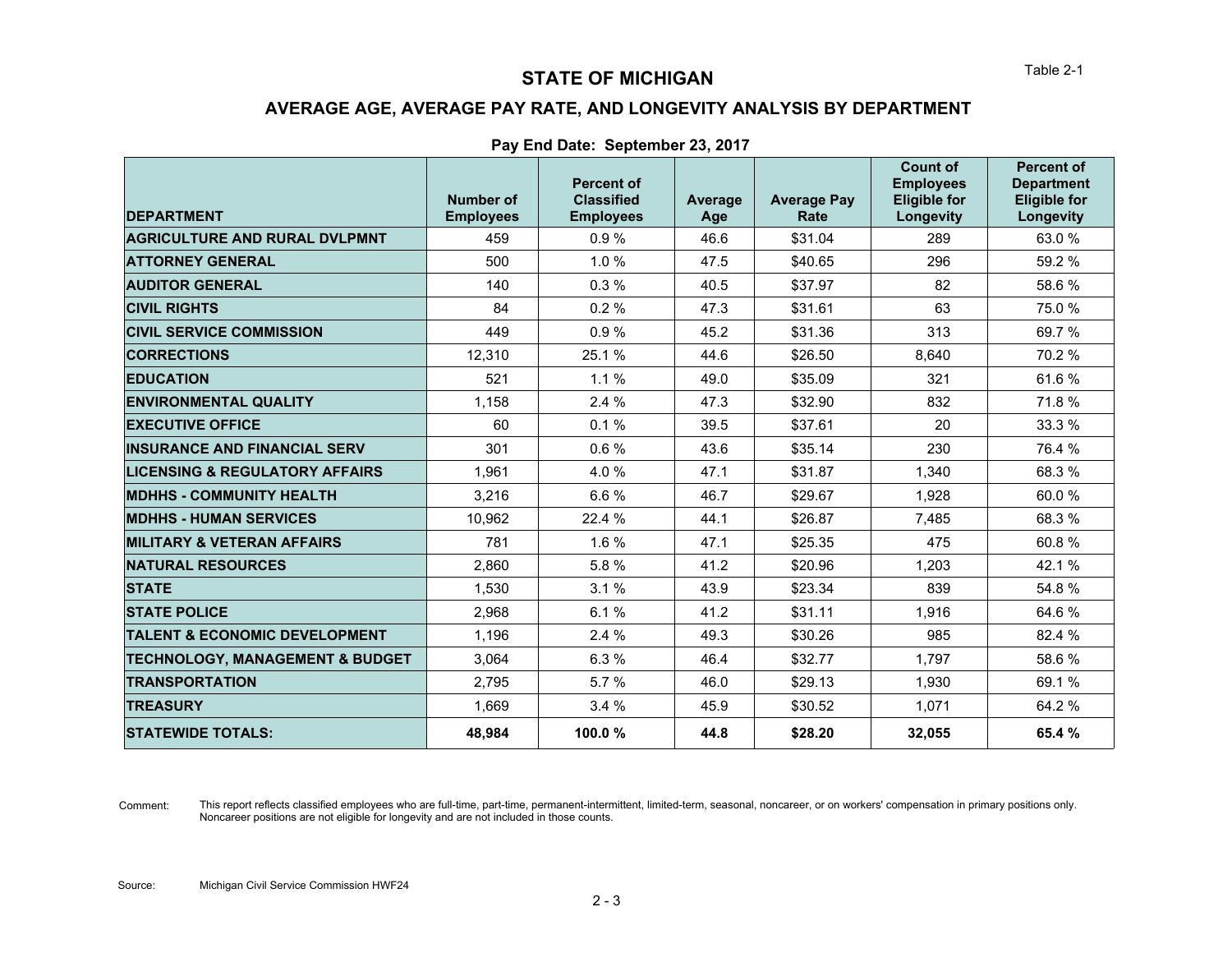### **EMPLOYEE DISTRIBUTION BY SALARY STATEWIDE**

**FISCAL YEARS 2012-13 through 2016-17**

|        |                              | <b>Salary Range</b> | 2012-13     | 2013-14 | 2014-15        | 2015-16          | 2016-17          |
|--------|------------------------------|---------------------|-------------|---------|----------------|------------------|------------------|
| 12,000 |                              | 12,999              | 0           | 0       | 0              | 0                | 0                |
| 13,000 | -                            | 13,999              | $\mathbf 0$ | 0       | 0              | 0                | $\mathbf 0$      |
| 14,000 | $\overline{\phantom{0}}$     | 14,999              | $\mathbf 0$ | 0       | 0              | 0                | $\mathbf 0$      |
| 15,000 | ۰                            | 15,999              | 381         | 3       | 0              | $\boldsymbol{0}$ | $\mathbf 0$      |
| 16,000 | $\overline{\phantom{0}}$     | 16,999              | 3           | 0       | 0              | $\mathbf 0$      | $\boldsymbol{0}$ |
| 17,000 | $\overline{\phantom{0}}$     | 17,999              | 212         | 607     | 403            | 424              | 1                |
| 18,000 | $\overline{\phantom{0}}$     | 18,999              | 402         | 406     | 537            | 519              | 441              |
| 19,000 | $\overline{\phantom{0}}$     | 19,999              | 27          | 36      | 27             | 23               | 506              |
| 20,000 | $\overline{\phantom{0}}$     | 20,999              | 179         | 40      | 68             | 55               | 55               |
| 21,000 | $\overline{\phantom{0}}$     | 21,999              | 50          | 25      | 14             | 63               | 56               |
| 22,000 | -                            | 22,999              | 29          | 123     | 124            | 128              | 141              |
| 23,000 | -                            | 23,999              | 88          | 93      | 3              | 5                | 11               |
| 24,000 | -                            | 24,999              | 1           | 37      | 42             | 183              | 162              |
| 25,000 | $\overline{\phantom{0}}$     | 25,999              | 20          | 15      | $\overline{7}$ | 26               | 31               |
| 26,000 | $\overline{\phantom{0}}$     | 26,999              | 42          | 46      | 0              | 3                | 1                |
| 27,000 | -                            | 27,999              | 370         | 437     | 479            | 35               | 51               |
| 28,000 | -                            | 28,999              | 100         | 63      | 49             | 410              | 428              |
| 29,000 | -                            | 29,999              | 52          | 58      | 84             | 63               | 40               |
| 30,000 | $\overline{\phantom{0}}$     | 30,999              | 73          | 78      | 13             | 55               | 68               |
| 31,000 | $\blacksquare$               | 31,999              | 126         | 120     | 77             | 92               | 15               |
| 32,000 | $\overline{\phantom{0}}$     | 32,999              | 102         | 138     | 229            | 89               | 106              |
| 33,000 | $\overline{\phantom{0}}$     | 33,999              | 451         | 477     | 179            | 171              | 281              |
| 34,000 | $\overline{\phantom{0}}$     | 34,999              | 237         | 328     | 1,052          | 397              | 177              |
| 35,000 | $\overline{\phantom{0}}$     | 35,999              | 503         | 475     | 548            | 264              | 572              |
| 36,000 | $\overline{\phantom{0}}$     | 36,999              | 689         | 461     | 393            | 236              | 541              |
| 37,000 | -                            | 37,999              | 404         | 291     | 425            | 472              | 316              |
| 38,000 | -                            | 38,999              | 484         | 343     | 417            | 1067             | 618              |
| 39,000 | -                            | 39,999              | 762         | 875     | 692            | 362              | 330              |
| 40,000 | $\qquad \qquad \blacksquare$ | 40,999              | 671         | 562     | 0              | 658              | 426              |
| 41,000 | $\overline{\phantom{0}}$     | 41,999              | 453         | 824     | 467            | 854              | 769              |
| 42,000 |                              | 42,999              | 1,081       | 1,156   | 938            | 709              | 654              |
| 43,000 |                              | 43,999              | 1,685       | 1,493   | 842            | 1077             | 687              |
| 44,000 | ۰                            | 44,999              | 447         | 382     | 1,785          | 647              | 1588             |
| 45,000 | $\overline{\phantom{0}}$     | 45,999              | 2,657       | 2,142   | 593            | 1783             | 1901             |
| 46,000 | -                            | 46,999              | 1,031       | 530     | 1,710          | 372              | 726              |
| 47,000 | $\overline{\phantom{0}}$     | 47,999              | 786         | 970     | 533            | 1913             | 1533             |
| 48,000 | $\overline{\phantom{0}}$     | 48,999              | 1,555       | 1,963   | 561            | 453              | 528              |
| 49,000 |                              | 49,999              | 2,932       | 2,561   | 1,736          | 455              | 603              |
| 50,000 |                              | 50,999              | 796         | 1,215   | 3,064          | 1689             | 1146             |
| 51,000 |                              | 51,999              | 5,948       | 5,488   | 1,193          | 3068             | 1190             |
| 52,000 |                              | 52,999              | 704         | 582     | 5,307          | 1164             | 2992             |
| 53,000 | -                            | 53,999              | 2,063       | 2,369   | 438            | 4701             | 4667             |

Comment:

This report reflects classified employees who are full-time, part-time, permanent-intermittent, limited-term, seasonal, noncareer, or on workers' compensation in primary positions only.

Source: Michigan Civil Service Commission HWF39A and HWF40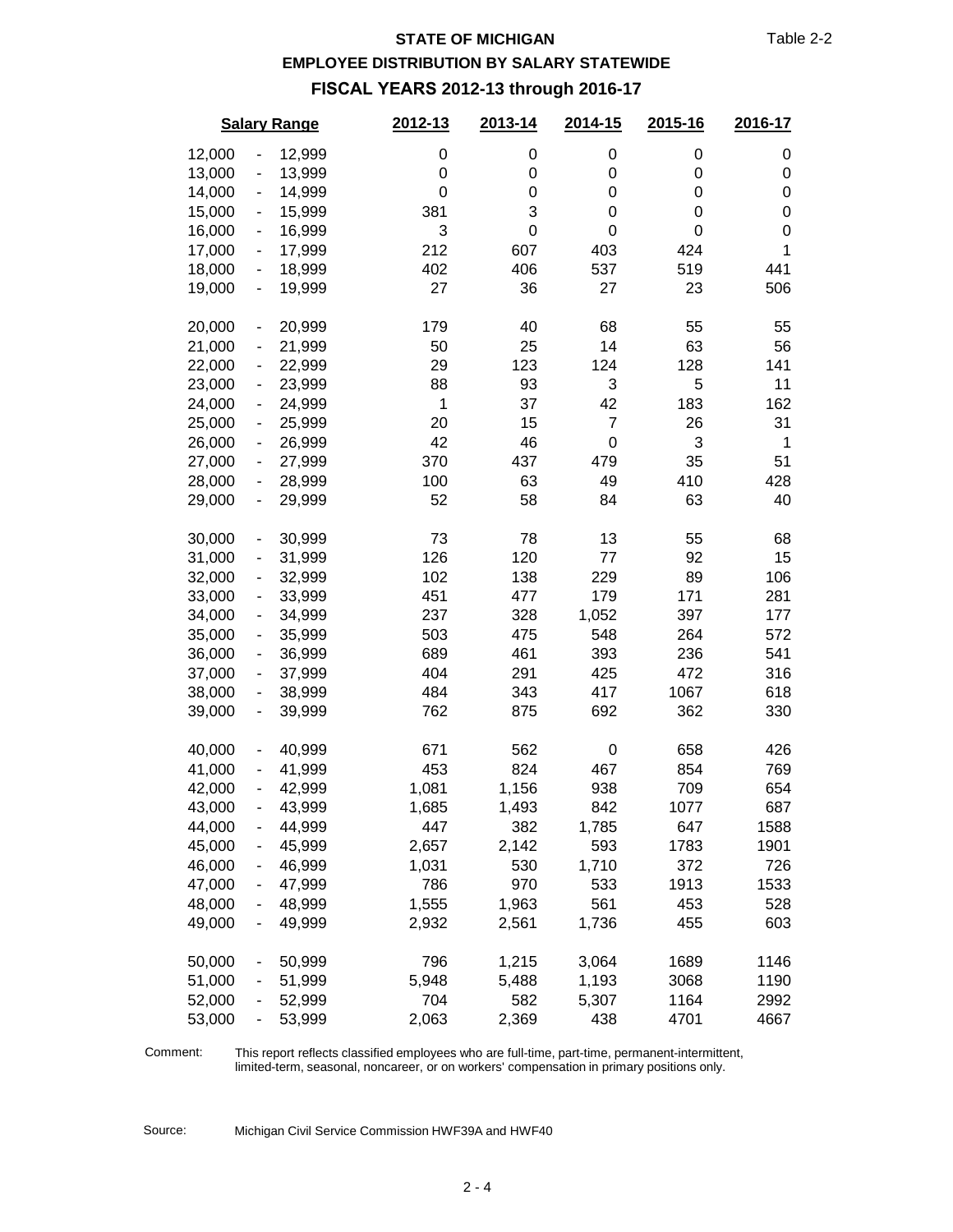#### **STATE OF MICHIGAN** Table 2-2

#### **EMPLOYEE DISTRIBUTION BY SALARY STATEWIDE (Continued)**

|        |                              | <b>Salary Range</b> | 2012-13 | 2013-14 | 2014-15 | 2015-16 | 2016-17 |
|--------|------------------------------|---------------------|---------|---------|---------|---------|---------|
| 54,000 | $\overline{\phantom{a}}$     | 54,999              | 779     | 857     | 2,346   | 355     | 770     |
| 55,000 | $\qquad \qquad \blacksquare$ | 55,999              | 833     | 755     | 1,040   | 883     | 498     |
| 56,000 | $\overline{\phantom{a}}$     | 56,999              | 460     | 215     | 662     | 2386    | 2419    |
| 57,000 | $\qquad \qquad \blacksquare$ | 57,999              | 1,203   | 1,102   | 284     | 823     | 735     |
| 58,000 | $\qquad \qquad \blacksquare$ | 58,999              | 347     | 621     | 520     | 322     | 675     |
| 59,000 | $\qquad \qquad \blacksquare$ | 59,999              | 473     | 372     | 1,057   | 517     | 330     |
| 60,000 | $\blacksquare$               | 60,999              | 1,018   | 218     | 388     | 1329    | 1308    |
| 61,000 | $\blacksquare$               | 61,999              | 550     | 1,175   | 293     | 288     | 535     |
| 62,000 | $\blacksquare$               | 62,999              | 1,383   | 1,519   | 1,220   | 449     | 337     |
| 63,000 | $\blacksquare$               | 63,999              | 860     | 946     | 1,232   | 1094    | 382     |
| 64,000 | $\blacksquare$               | 64,999              | 617     | 547     | 1,052   | 1286    | 1241    |
| 65,000 | $\blacksquare$               | 65,999              | 2,339   | 574     | 562     | 295     | 1200    |
| 66,000 | $\blacksquare$               | 66,999              | 284     | 1,935   | 514     | 1239    | 1098    |
| 67,000 | $\blacksquare$               | 67,999              | 376     | 523     | 2,087   | 466     | 525     |
| 68,000 | $\qquad \qquad \blacksquare$ | 68,999              | 252     | 156     | 309     | 1892    | 378     |
| 69,000 | $\blacksquare$               | 69,999              | 864     | 934     | 305     | 233     | 1869    |
| 70,000 | $\overline{\phantom{a}}$     | 70,999              | 146     | 236     | 870     | 497     | 458     |
| 71,000 | $\qquad \qquad \blacksquare$ | 71,999              | 1,766   | 971     | 196     | 791     | 287     |
| 72,000 | $\blacksquare$               | 72,999              | 569     | 1,416   | 166     | 340     | 684     |
| 73,000 | $\qquad \qquad \blacksquare$ | 73,999              | 107     | 74      | 1,840   | 141     | 337     |
| 74,000 | $\qquad \qquad \blacksquare$ | 74,999              | 302     | 132     | 620     | 993     | 180     |
| 75,000 | $\overline{\phantom{0}}$     | 75,999              | 622     | 800     | 44      | 1449    | 1002    |
| 76,000 | $\blacksquare$               | 76,999              | 59      | 113     | 548     | 66      | 1437    |
| 77,000 | $\overline{a}$               | 77,999              | 180     | 155     | 411     | 121     | 95      |
| 78,000 | $\blacksquare$               | 78,999              | 546     | 110     | 79      | 819     | 320     |
| 79,000 | $\qquad \qquad \blacksquare$ | 79,999              | 454     | 652     | 144     | 94      | 604     |
| 80,000 |                              | 80,999              | 186     | 299     | 749     | 131     | 118     |
| 81,000 | $\blacksquare$               | 81,999              | 34      | 212     | 128     | 167     | 149     |
| 82,000 | $\overline{\phantom{m}}$     | 82,999              | 370     | 328     | 189     | 657     | 119     |
| 83,000 | $\blacksquare$               | 83,999              | 31      | 61      | 192     | 216     | 668     |
| 84,000 | $\qquad \qquad \blacksquare$ | 84,999              | 224     | 77      | 384     | 261     | 283     |
| 85,000 | $\overline{\phantom{0}}$     | 85,999              | 74      | 196     | 28      | 59      | 232     |
| 86,000 |                              | 86,999              | 38      | 44      | 65      | 424     | 13      |
| 87,000 |                              | 87,999              | 343     | 24      | 197     | 22      | 430     |
| 88,000 |                              | 88,999              | 64      | 319     | 28      | 65      | 26      |
| 89,000 | $\qquad \qquad \blacksquare$ | 89,999              | 188     | 71      | 35      | 194     | 70      |
| 90,000 | $\blacksquare$               | 90,999              | 100     | 125     | 312     | 25      | 218     |
| 91,000 |                              | 91,999              | 76      | 100     | 60      | 293     | 45      |
| 92,000 |                              | 92,999              | 102     | 105     | 159     | 31      | 235     |
| 93,000 | $\qquad \qquad \blacksquare$ | 93,999              | 45      | 63      | 79      | 80      | 29      |

This report reflects classified employees who are full-time, part-time, permanent-intermittent, limited-term, seasonal, noncareer, or on workers' compensation in primary positions only. Comment:

Source: Michigan Civil Service Commission HWF39A and HWF40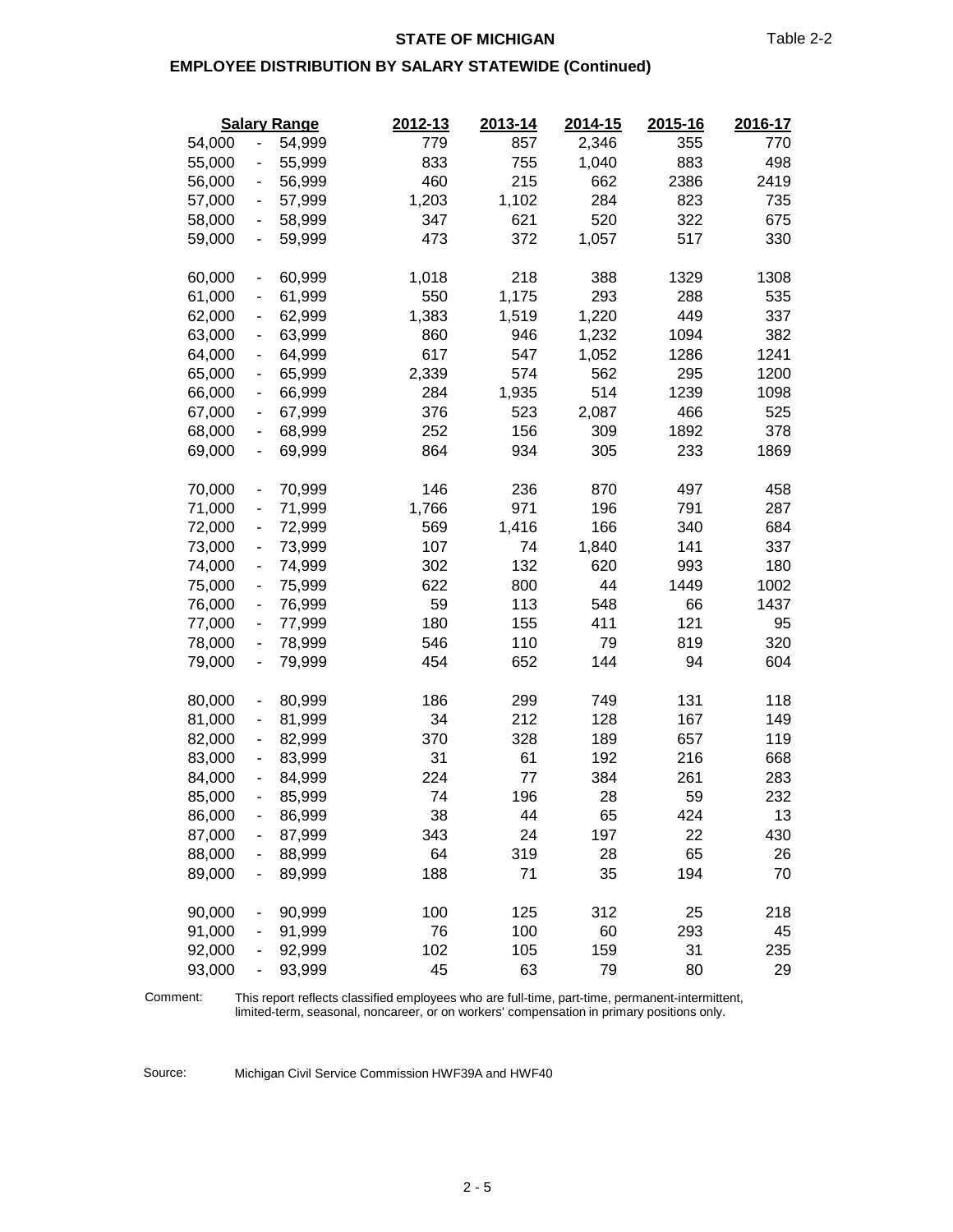#### **STATE OF MICHIGAN** Table 2-2

#### **EMPLOYEE DISTRIBUTION BY SALARY STATEWIDE (Continued)**

|                        | <b>Salary Range</b>                    | 2012-13     | 2013-14              | 2014-15             | 2015-16  | 2016-17  |
|------------------------|----------------------------------------|-------------|----------------------|---------------------|----------|----------|
|                        |                                        |             |                      |                     |          |          |
| \$94,000               | 94,999<br>$\qquad \qquad \blacksquare$ | 93          | 70                   | 92                  | 142      | 98       |
| 95,000                 | 95,999<br>-                            | 34          | 134                  | 64                  | 89       | 133      |
| 96,000                 | 96,999<br>٠                            | 38          | 66                   | 64                  | 97       | 91       |
| 97,000                 | 97,999<br>۰                            | 33          | 55                   | 108                 | 59       | 103      |
| 98,000                 | 98,999<br>$\qquad \qquad \blacksquare$ | 81          | 24                   | 41                  | 49       | 58       |
| 99,000                 | 99,999<br>$\overline{\phantom{0}}$     | 143         | 80                   | 65                  | 102      | 128      |
|                        |                                        |             |                      |                     |          |          |
| 100,000                | $-100,999$                             | 33          | 155                  | 57                  | 67       | 58       |
| 101,000                | $-101,999$                             | 24          | 25                   | 82                  | 59       | 52       |
| 102,000                | $-102,999$                             | 29          | 20                   | 161                 | 40       | 47       |
| 103,000                | $-103,999$                             | 30          | 21                   | 24                  | 76       | 48       |
| 104,000                | $-104,999$                             | 47          | 44                   | 16                  | 213      | 74       |
| 105,000                | $-105,999$                             | 65          | 52                   | 23                  | 35       | 238      |
| 106,000                | $-106,999$                             | 126         | 54                   | 35                  | 15       | 26       |
| 107,000                | $-107,999$                             | 22          | 37                   | 51                  | 29       | 19       |
| 108,000                | $-108,999$                             | 24          | 108                  | 32                  | 35       | 16       |
| 109,000                | - 109,999                              | 21          | 25                   | 60                  | 38       | 27       |
|                        |                                        |             |                      |                     |          |          |
| 110,000                | $-110,999$                             | 21          | 21                   | 132                 | 25       | 42       |
| 111,000                | $-111,999$                             | 48          | 23                   | 27                  | 46       | 20       |
| 112,000                | $-112,999$                             | 24          | 42                   | 19                  | 139      | 48       |
| 113,000                | $-113,999$                             | 19          | 22                   | 15                  | 28       | 140      |
| 114,000                | $-114,999$                             | 163         | 22                   | 51                  | 28       | 24       |
| 115,000                | $-115,999$                             | 10          | 176                  | 26                  | 27       | 25       |
| 116,000                | $-116,999$                             | 11          | $\overline{7}$       | 21                  | 54       | 26       |
| 117,000                | $-117,999$                             | 12          | 11                   | 183                 | 30       | 58       |
| 118,000                | $-118,999$                             | 6           | 18                   | 8                   | 14       | 26       |
| 119,000                | $-119,999$                             | 8           | 5                    | $\overline{7}$      | 18       | 26       |
|                        |                                        |             |                      |                     |          |          |
| 120,000                | $-120,999$<br>$-121,999$               | 12<br>$\,6$ | 4                    | 19                  | 177<br>4 | 25       |
| 121,000<br>122,000     | $-122,999$                             | 101         | 15<br>$\overline{7}$ | 3<br>$\overline{7}$ | 11       | 202<br>5 |
| 123,000                | - 123,999                              | 8           | 98                   | 14                  | 19       | 13       |
| 124,000                | $-124,999$                             | 1           | $\overline{2}$       | 14                  | 6        | 22       |
| 125,000                | $-125,999$                             | 7           | 0                    | 40                  | 8        | 10       |
| 126,000 and above      |                                        | 218         | 230                  | 310                 | 353      | 359      |
|                        |                                        |             |                      |                     |          |          |
| <b>STATEWIDE TOTAL</b> |                                        | 49,378      | 48,617               | 48,294              | 48,610   | 48,984   |
|                        |                                        |             |                      |                     |          |          |
| Median Salary:         | \$54,100                               |             |                      |                     |          |          |

Average Salary: \$58,881

This report reflects classified employees who are full-time, part-time, permanent-intermittent, limited-term, seasonal, noncareer, or on workers' compensation in primary positions only. Comment:

Source: Michigan Civil Service Commission HWF39A and HWF40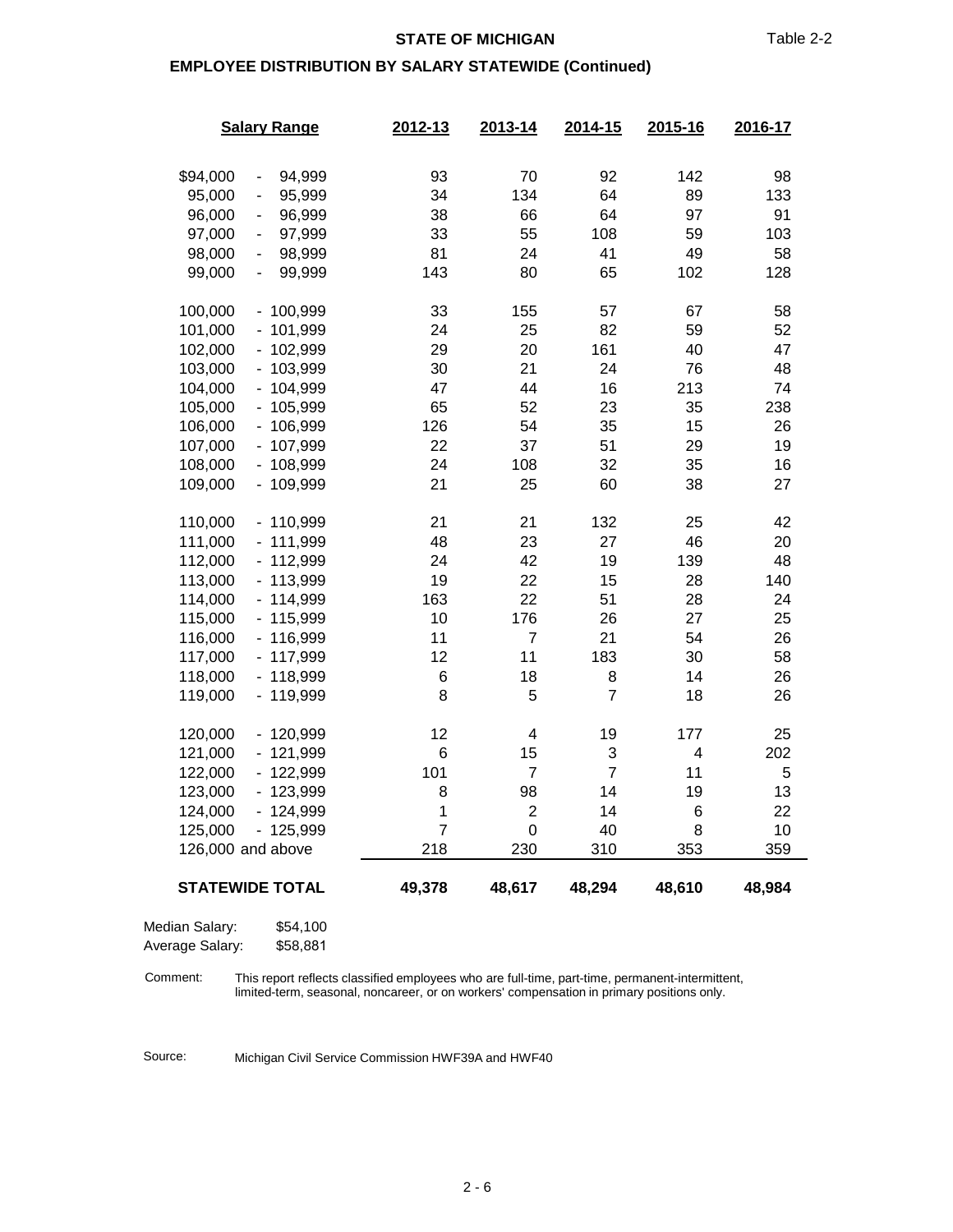### **STATE OF MICHIGAN CLASSIFIED EMPLOYEE BENEFITS AS A PERCENTAGE OF BASE PAYROLL-STATEWIDE (Employer Contributions) Fiscal Years 2012-13 through 2016-17**

|                                         | 2012-13 | 2013-14 | 2014-15 | 2015-16 | 2016-17 |
|-----------------------------------------|---------|---------|---------|---------|---------|
| <b>Legally Required Payments</b>        |         |         |         |         |         |
| <b>FICA</b>                             | 7.10 %  | 7.09 %  | 7.11 %  | 7.10 %  | 7.10 %  |
| <b>Unemployment Compensation</b>        | .34     | .25     | .18     | .16     | .13     |
| <b>Workers Compensation</b>             | 1.07    | .99     | .87     | .72     | .74     |
| <b>Total Legally Required Payments</b>  | 8.51 %  | 8.33 %  | 8.17 %  | 7.98 %  | 7.97 %  |
| <b>Group Insurance</b>                  |         |         |         |         |         |
| <b>State Health Plan</b>                | 7.96 %  | 8.20 %  | 7.39 %  | 7.81 %  | 7.53 %  |
| Health Maintenance Organization         | 9.07    | 9.70    | 9.65    | 9.95    | 9.96    |
| Dental                                  | 1.74    | 1.71    | 1.66    | 1.47    | 1.53    |
| Vision                                  | .23     | .23     | .22     | .14     | .18     |
| Life                                    | .99     | .99     | .98     | 1.13    | 1.11    |
| Long Term Disability                    | .73     | .73     | .63     | .46     | .61     |
| Flexible Benefits Allowance/Recovery    | .09     | .10     | .10     | .11     | .11     |
| <b>Total Group Insurance</b>            | 20.81 % | 21.66 % | 20.63 % | 21.07 % | 21.04 % |
| <b>Other Cash Payments</b>              |         |         |         |         |         |
| <b>Terminal Annual &amp; Sick Leave</b> | .62%    | .69 %   | .81 %   | .74%    | .78 %   |
| <b>Terminal Longevity Payments</b>      | .02     | .02     | .02     | .02     | .02     |
| <b>Professional Development</b>         | .01     | .04     | .04     | .04     | .03     |
| Uniforms and Dry Cleaning               | .20     | .20     | .19     | .19     | .19     |
| <b>Total Other Cash Payments</b>        | .84 %   | .95 %   | 1.06 %  | .99 %   | 1.02 %  |
| <b>Pension Items</b>                    |         |         |         |         |         |
| <b>Retirement or Pension Plans</b>      | 3.00 %  | 2.08 %  | 1.97 %  | 1.82 %  | 1.72 %  |
| Other Employee Retirement Costs (OERC)  | 42.96   | 48.20   | 48.24   | 44.80   | 44.81   |
| Defined Contribution Pension Plan       | 4.03    | 4.28    | 4.58    | 4.80    | 5.12    |
| <b>Total Pension Items</b>              | 49.99 % | 54.56 % | 54.79 % | 51.42 % | 51.65 % |
| <b>Total Employee Benefits</b>          | 80.16 % | 85.49 % | 84.65 % | 81.46 % | 81.68 % |

Comment: Base payroll consists of all salary and wages, overtime, compensatory time, deferred hours, annual leave, and sick leave paid during the fiscal year.

Source: MAIN DAFR 6940 191OFB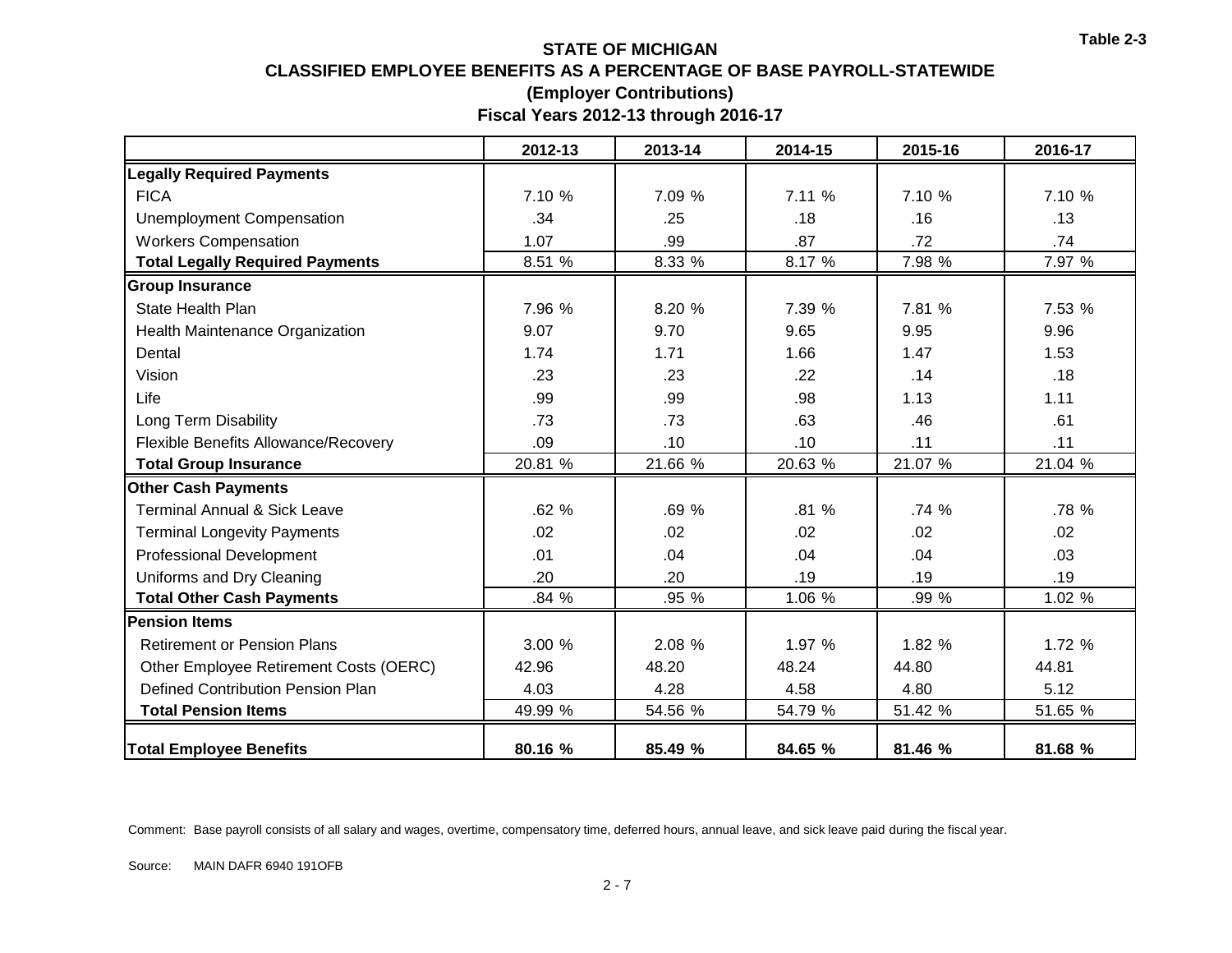# **STATE OF MICHIGAN** Table 2-4 **ACTIVE CLASSIFIED EMPLOYEES**

# **ENROLLED IN STATE SPONSORED INSURANCE PLANS BY DEPARTMENT**

**Pay End Date: September 23, 2017**

|                                            |                                                     | <b>Health Insurance</b>                    |             |            |      |                        |       |                             | <b>Dental Insurance</b> |                                                   |      |                |       |                                    |       |
|--------------------------------------------|-----------------------------------------------------|--------------------------------------------|-------------|------------|------|------------------------|-------|-----------------------------|-------------------------|---------------------------------------------------|------|----------------|-------|------------------------------------|-------|
| <b>Department</b>                          | <b>Total</b><br><b>Employees</b><br><b>Enrolled</b> | <b>State</b><br>Sponsored<br><b>Health</b> | %           | <b>HMO</b> | $\%$ | Catastrophic<br>Health | %     | <b>COPS</b><br><b>Trust</b> | %                       | <b>State</b><br><b>Sponsored</b><br><b>Dental</b> | %    | <b>DMO</b>     | $\%$  | <b>Preventive</b><br><b>Dental</b> | %     |
| <b>AGRICULTURE &amp; RURAL DEVELOPMENT</b> | 437                                                 | 166                                        | 38 %        | 225        | 51 % | 3                      | 1%    | $\Omega$                    | 0%                      | 401                                               | 92 % | 4              | 1%    | 1                                  | 0%    |
| <b>ATTORNEY GENERAL</b>                    | 500                                                 | 167                                        | 33 %        | 270        | 54 % | 3                      | 1%    | 0                           | $0\%$                   | 461                                               | 92 % | 9              | 2%    | 0                                  | 0%    |
| <b>AUDITOR GENERAL</b>                     | 139                                                 | 37                                         | 27 %        | 86         | 62 % | 4                      | 3%    | 0                           | 0%                      | 125                                               | 90 % | $\overline{c}$ | 1%    | $\mathbf{1}$                       | 1 %   |
| <b>CIVIL RIGHTS</b>                        | 83                                                  | 36                                         | 43 %        | 41         | 49 % | 3                      | 4 %   | 0                           | $0\%$                   | 74                                                | 89 % | 8              | 10 %  | 0                                  | 0%    |
| CIVIL SERVICE COMMISSION                   | 430                                                 | 89                                         | 21 %        | 279        | 65 % | $\overline{2}$         | 0%    | 0                           | $0\%$                   | 385                                               | 90 % | 6              | 1%    | 0                                  | 0%    |
| <b>CORRECTIONS</b>                         | 12.261                                              | 6.014                                      | 49 %        | 5.081      | 41 % | 67                     | 1%    | 0                           | 0%                      | 11.199                                            | 91 % | 239            | 2%    | 27                                 | 0%    |
| <b>EDUCATION</b>                           | 509                                                 | 194                                        | 38 %        | 240        | 47 % | 5                      | 1%    | 0                           | 0%                      | 449                                               | 88 % | 9              | 2%    | 3                                  | 1%    |
| <b>ENVIRONMENTAL QUALITY</b>               | 1.144                                               | 359                                        | 31 %        | 652        | 57 % | 11                     | 1%    | $\Omega$                    | 0%                      | 1.037                                             | 91 % | 11             | 1%    | $\overline{7}$                     | 1%    |
| <b>EXECUTIVE OFFICE</b>                    | 60                                                  | 29                                         | 48 %        | 21         | 35 % | 0                      | $0\%$ | 0                           | $0\%$                   | 53                                                | 88 % | $\Omega$       | $0\%$ | 0                                  | 0%    |
| INSURANCE AND FINANCIAL SERV               | 295                                                 | 72                                         | 24 %        | 199        | 67 % | 4                      | 1%    | 0                           | $0\%$                   | 274                                               | 93 % | 3              | 1%    | $\mathbf{1}$                       | 0%    |
| LICENSING & REGULATORY AFFAIRS             | 1,900                                               | 666                                        | 35 %        | 1,026      | 54 % | 12                     | 1%    | 0                           | $0\%$                   | 1,727                                             | 91 % | 37             | 2%    | 9                                  | 0%    |
| <b>MDHHS - COMMUNITY HEALTH</b>            | 3,185                                               | 1,236                                      | 39 %        | 1,639      | 51%  | 17                     | 1%    | 0                           | $0\%$                   | 2,892                                             | 91 % | 99             | 3%    | 14                                 | 0%    |
| MDHHS - HUMAN SERVICES                     | 10,948                                              | 4.076                                      | 37 %        | 5.887      | 54 % | 63                     | 1%    | $\Omega$                    | 0%                      | 9.944                                             | 91 % | 365            | 3%    | 23                                 | 0%    |
| <b>MILITARY &amp; VETERAN AFFAIRS</b>      | 746                                                 | 324                                        | 43 %        | 307        | 41 % | 8                      | 1%    | $\Omega$                    | $0\%$                   | 674                                               | 90 % | 3              | $0\%$ | 3                                  | 0%    |
| <b>NATURAL RESOURCES</b>                   | 1.730                                               | 925                                        | 53 %        | 578        | 33 % | 34                     | 2%    | 0                           | $0\%$                   | 1,570                                             | 91 % | 11             | 1%    | 9                                  | 1%    |
| <b>STATE</b>                               | 1,302                                               | 466                                        | 36 %        | 690        | 53 % | 11                     | 1%    | 0                           | $0\%$                   | 1,171                                             | 90 % | 40             | 3%    | $\overline{2}$                     | 0%    |
| <b>STATE POLICE</b>                        | 2,951                                               | 728                                        | 25 %        | 625        | 21 % | 14                     | 0%    | 1,386                       | 47 %                    | 2,804                                             | 95 % | 21             | 1%    | 3                                  | 0%    |
| TALENT & ECONOMIC DEVELOPMENT              | 1,177                                               | 430                                        | 37 %        | 648        | 55 % | 14                     | 1%    | 0                           | $0\%$                   | 1,069                                             | 91 % | 51             | 4%    | $\mathbf{1}$                       | 0%    |
| TECHNOLOGY, MANAGEMENT & BUDGET            | 2,932                                               | 865                                        | 30 %        | 1.738      | 59 % | 24                     | 1%    | $\Omega$                    | $0\%$                   | 2,619                                             | 89 % | 63             | 2%    | 13                                 | 0%    |
| <b>TRANSPORTATION</b>                      | 2,561                                               | 1,011                                      | 39 %        | 1,321      | 52 % | 26                     | 1%    | $\Omega$                    | $0\%$                   | 2,381                                             | 93 % | 20             | 1%    | $\overline{7}$                     | 0%    |
| <b>TREASURY</b>                            | 1,610                                               | 441                                        | 27 %        | 982        | 61 % | 26                     | 2%    | $\Omega$                    | 0%                      | 1.454                                             | 90 % | 47             | 3%    | $\overline{c}$                     | $0\%$ |
| <b>STATEWIDE TOTALS:</b>                   | 46,900                                              | 18,331                                     | <b>39 %</b> | 22,535     | 48 % | 351                    | 1%    | 1,386                       | 3%                      | 42,763                                            | 91 % | 1,048          | 2%    | 126                                | 0%    |

Comments: This report reflects classified employees who are full-time, part-time, permanent-intermittent, limited-term, seasonal, or on workers' compensation in primary positions only. Total employees enrolled does not ref employees enrolled as a spouse or dependent on another employee's benefits.

Source: Michigan Civil Service Commission HWF47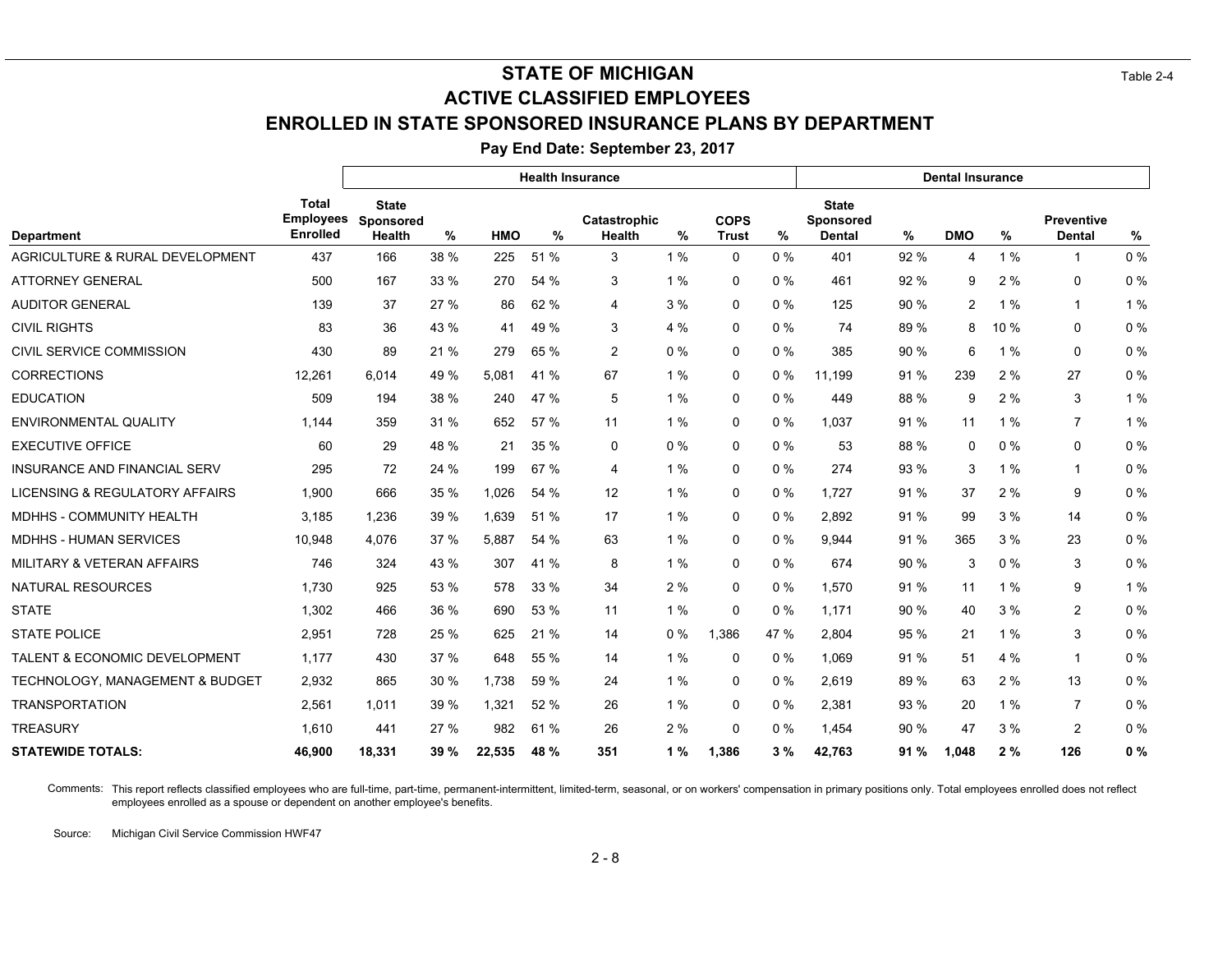# **STATE OF MICHIGAN** Table 2-4 **ENROLLED IN STATE SPONSORED INSURANCE PLANS BY DEPARTMENT ACTIVE CLASSIFIED EMPLOYEES**

**Pay End Date: September 23, 2017**

|                                            |                                                     | <b>Vision Insurance</b>                           |      |            | <b>Disability Insurance</b> |              |       | Life Insurance    |      |                                            |      |              |       |
|--------------------------------------------|-----------------------------------------------------|---------------------------------------------------|------|------------|-----------------------------|--------------|-------|-------------------|------|--------------------------------------------|------|--------------|-------|
| <b>Department</b>                          | <b>Total</b><br><b>Employees</b><br><b>Enrolled</b> | <b>State</b><br><b>Sponsored</b><br><b>Vision</b> | %    | <b>CMI</b> | %                           | Reliance     | %     | Minnesota<br>Life | %    | <b>Minnesota</b><br>Life<br><b>Reduced</b> | %    | Reliastar    | $\%$  |
| AGRICULTURE & RURAL DEVELOPMENT            | 437                                                 | 408                                               | 93 % | 360        | 82 %                        | 0            | 0%    | 422               | 97%  | 14                                         | 3%   | $\mathbf 0$  | 0%    |
| <b>ATTORNEY GENERAL</b>                    | 500                                                 | 470                                               | 94 % | 332        | 66 %                        | 0            | 0%    | 471               | 94 % | 28                                         | 6 %  | 0            | 0%    |
| <b>AUDITOR GENERAL</b>                     | 139                                                 | 130                                               | 94 % | 103        | 74 %                        | $\Omega$     | $0\%$ | 117               | 84 % | 21                                         | 15 % | $\mathbf 0$  | 0%    |
| <b>CIVIL RIGHTS</b>                        | 83                                                  | 82                                                | 99 % | 68         | 82 %                        | 0            | 0%    | 80                | 96 % | 3                                          | 4 %  | 0            | $0\%$ |
| CIVIL SERVICE COMMISSION                   | 430                                                 | 394                                               | 92 % | 395        | 92 %                        | 0            | 0%    | 412               | 96 % | 17                                         | 4 %  | 0            | $0\%$ |
| <b>CORRECTIONS</b>                         | 12,261                                              | 11,493                                            | 94 % | 10.929     | 89 %                        | 0            | 0%    | 11.872            | 97 % | 348                                        | 3%   | $\mathbf 0$  | $0\%$ |
| <b>EDUCATION</b>                           | 509                                                 | 465                                               | 91 % | 353        | 69 %                        | 0            | 0%    | 476               | 94 % | 33                                         | 6 %  | 0            | $0\%$ |
| <b>ENVIRONMENTAL QUALITY</b>               | 1,144                                               | 1,062                                             | 93 % | 944        | 83 %                        | $\mathbf{0}$ | 0%    | 1.068             | 93 % | 75                                         | 7%   | $\mathbf 0$  | $0\%$ |
| <b>EXECUTIVE OFFICE</b>                    | 60                                                  | 57                                                | 95 % | 29         | 48 %                        | 0            | 0%    | 49                | 82 % | 11                                         | 18 % | 0            | $0\%$ |
| <b>INSURANCE AND FINANCIAL SERV</b>        | 295                                                 | 283                                               | 96 % | 245        | 83 %                        | $\mathbf{0}$ | 0%    | 277               | 94 % | 17                                         | 6 %  | 0            | 0%    |
| LICENSING & REGULATORY AFFAIRS             | 1,900                                               | 1,775                                             | 93 % | 1,506      | 79 %                        | 1            | 0%    | 1.796             | 95 % | 100                                        | 5 %  | $\mathbf{1}$ | $0\%$ |
| <b>MDHHS - COMMUNITY HEALTH</b>            | 3,185                                               | 3,008                                             | 94 % | 2,713      | 85 %                        | 0            | 0%    | 3,023             | 95 % | 156                                        | 5 %  | 0            | $0\%$ |
| <b>MDHHS - HUMAN SERVICES</b>              | 10,948                                              | 10,357                                            | 95 % | 9,328      | 85 %                        | $\mathbf{0}$ | 0%    | 10,388            | 95 % | 540                                        | 5 %  | 0            | $0\%$ |
| MILITARY & VETERAN AFFAIRS                 | 746                                                 | 679                                               | 91 % | 563        | 75 %                        | 0            | 0%    | 705               | 95 % | 30                                         | 4 %  | $\mathbf 0$  | 0%    |
| <b>NATURAL RESOURCES</b>                   | 1,730                                               | 1,603                                             | 93 % | 1,379      | 80 %                        | 0            | 0%    | 1,643             | 95 % | 84                                         | 5 %  | 0            | $0\%$ |
| <b>STATE</b>                               | 1,302                                               | 1,218                                             | 94 % | 1.022      | 78 %                        | $\mathbf{0}$ | 0%    | 1.221             | 94 % | 75                                         | 6 %  | $\mathbf 0$  | 0%    |
| <b>STATE POLICE</b>                        | 2,951                                               | 2,838                                             | 96 % | 2,709      | 92 %                        | 1,422        | 48 %  | 2,847             | 96 % | 87                                         | 3%   | 1,348        | 46 %  |
| <b>TALENT &amp; ECONOMIC DEVELOPMENT</b>   | 1,177                                               | 1,124                                             | 95 % | 992        | 84 %                        | 0            | 0%    | 1,110             | 94 % | 61                                         | 5 %  | 0            | 0%    |
| <b>TECHNOLOGY, MANAGEMENT &amp; BUDGET</b> | 2,932                                               | 2,705                                             | 92 % | 2.145      | 73 %                        | 31           | 1%    | 2,792             | 95 % | 129                                        | 4 %  | 24           | 1%    |
| <b>TRANSPORTATION</b>                      | 2,561                                               | 2,426                                             | 95 % | 2,204      | 86 %                        | 0            | 0%    | 2,436             | 95 % | 122                                        | 5 %  | 0            | 0%    |
| <b>TREASURY</b>                            | 1,610                                               | 1,516                                             | 94 % | 1.298      | 81%                         | 0            | 0%    | 1,509             | 94 % | 99                                         | 6 %  | $\mathbf{0}$ | $0\%$ |
| <b>STATEWIDE TOTALS:</b>                   | 46,900                                              | 44,093                                            | 94 % | 39,617     | 84 %                        | 1,454        | 3%    | 44,714            | 95%  | 2,050                                      | 4 %  | 1,373        | 3%    |

Comments: This report reflects classified employees who are full-time, part-time, permanent-intermittent, limited-term, seasonal, or on workers' compensation in primary positions only. Total employees enrolled does not ref employees enrolled as a spouse or dependent on another employee's benefits.

Source: Michigan Civil Service Commission HWF47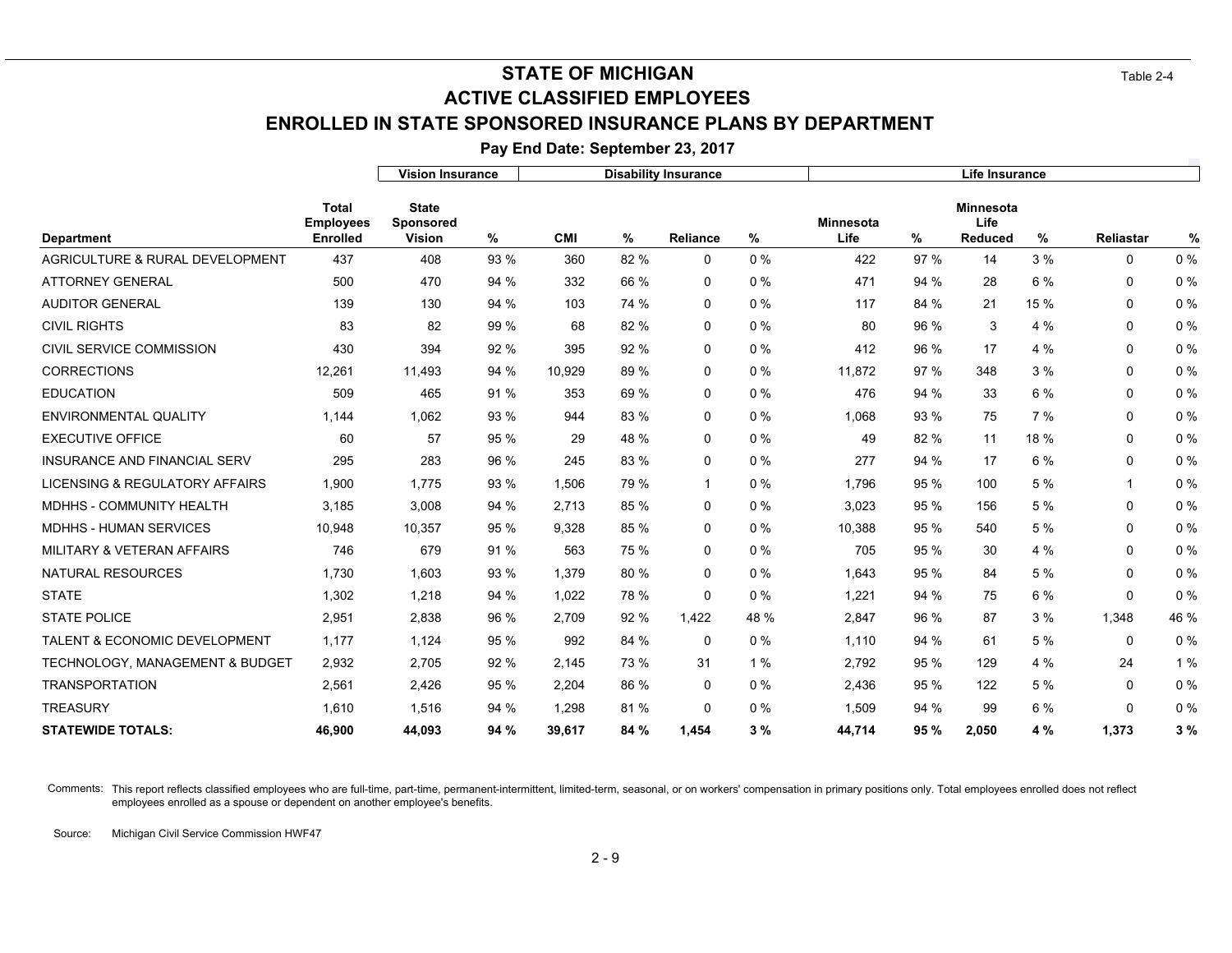#### Table 2-5

#### **STATE OF MICHIGAN STATE CLASSIFIED EMPLOYEE VACATION, HOLIDAY, AND SICK LEAVE PAY AS A PERCENTAGE OF BASE PAYROLL Fiscal Years 2012-13 through 2016-17**

|                   | 2012-13 | 2013-14 | 2014-15 | 2015-16     | 2016-17 |
|-------------------|---------|---------|---------|-------------|---------|
|                   |         |         |         |             |         |
| <b>VACATION</b>   | 7.3 %   | 7.4 %   | 7.4 %   | %<br>7.4    | 7.3 %   |
| <b>HOLIDAY</b>    | 4.6 %   | 4.6 %   | 5.0 %   | $\%$<br>4.6 | 5.0 %   |
| <b>SICK LEAVE</b> | 4.2%    | 4.2%    | 4.1 %   | %<br>4.1    | 4.1 %   |
| <b>TOTAL</b>      | 16.2 %  | 16.3 %  | 16.5 %  | %<br>16.1   | 16.4%   |

Comment: Base payroll consists of all salary and wages, overtime, compensatory time, deferred hours, annual leave, and sick leave paid during the fiscal year.<br>Vacation is the total of annual leave and personal leave used.

Source: MAIN DAFR6940 191OFBD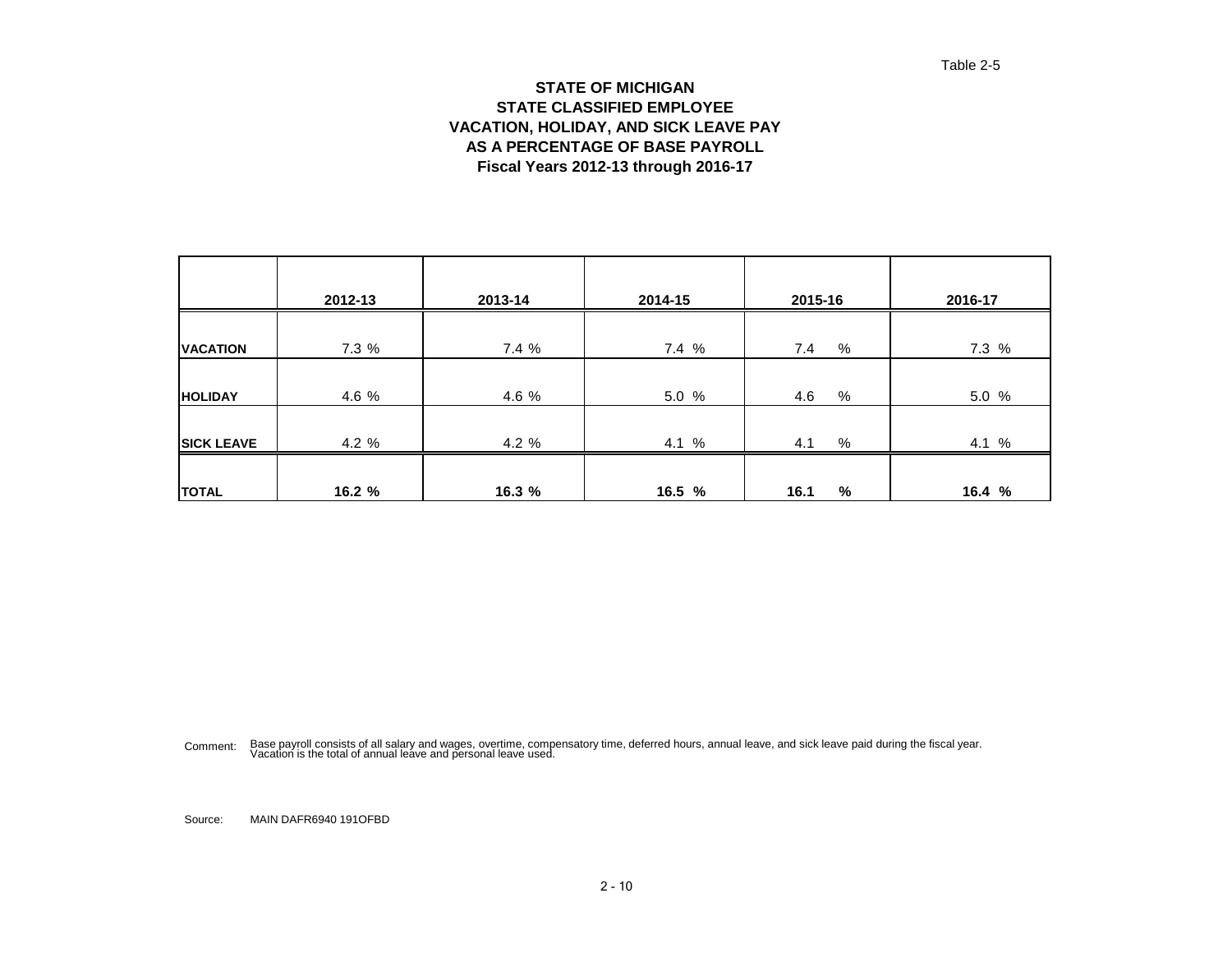Graph 2-3

#### **STATE OF MICHIGAN**

### **SICK LEAVE AND ANNUAL LEAVE USE BY DEPARTMENT**

#### **FISCAL YEAR 2016-17**



The calculation of leave use is based on the number of classified employees active during the fiscal year, including those who separated. Employees with noncareer status codes are excluded. Leave use averages do not include leave balances paid at separation. Comment: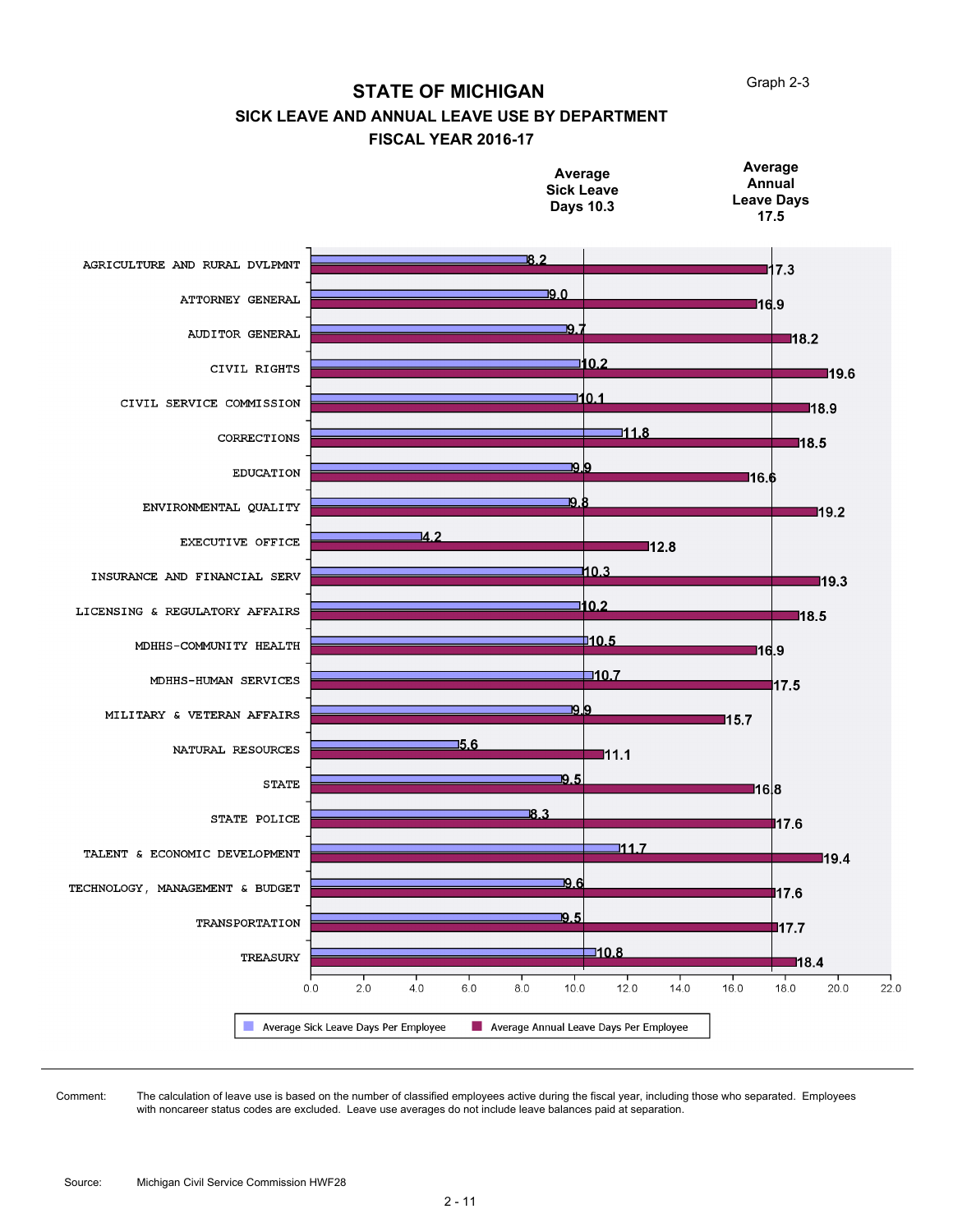Table 2-6

# **STATE OF MICHIGAN ACTIVE CLASSIFIED EMPLOYEE AVERAGE SICK LEAVE AND ANNUAL LEAVE USE**

#### **FISCAL YEAR 2016-2017**

| <b>DEPARTMENT</b>                         | <b>AVERAGE</b><br><b>SICK LEAVE</b><br><b>DAYS PER</b><br><b>EMPLOYEE</b> | <b>AVERAGE</b><br><b>ANNUAL</b><br><b>LEAVE DAYS</b><br><b>PER</b><br><b>EMPLOYEE</b> | <b>TOTAL</b><br><b>AVERAGE</b><br><b>DAYS PER</b><br><b>EMPLOYEE</b> |
|-------------------------------------------|---------------------------------------------------------------------------|---------------------------------------------------------------------------------------|----------------------------------------------------------------------|
| <b>AGRICULTURE AND RURAL DVLPMNT</b>      | 8.2                                                                       | 17.3                                                                                  | 25.5                                                                 |
| <b>ATTORNEY GENERAL</b>                   | 9.0                                                                       | 16.9                                                                                  | 25.9                                                                 |
| <b>AUDITOR GENERAL</b>                    | 9.7                                                                       | 18.2                                                                                  | 28.0                                                                 |
| <b>CIVIL RIGHTS</b>                       | 10.2                                                                      | 19.6                                                                                  | 29.9                                                                 |
| CIVIL SERVICE COMMISSION                  | 10.1                                                                      | 18.9                                                                                  | 29.1                                                                 |
| <b>CORRECTIONS</b>                        | 11.8                                                                      | 18.5                                                                                  | 30.3                                                                 |
| <b>EDUCATION</b>                          | 9.9                                                                       | 16.6                                                                                  | 26.4                                                                 |
| <b>ENVIRONMENTAL QUALITY</b>              | 9.8                                                                       | 19.2                                                                                  | 29.0                                                                 |
| <b>EXECUTIVE OFFICE</b>                   | 4.2                                                                       | 12.8                                                                                  | 17.0                                                                 |
| <b>INSURANCE AND FINANCIAL SERV</b>       | 10.3                                                                      | 19.3                                                                                  | 29.6                                                                 |
| <b>LICENSING &amp; REGULATORY AFFAIRS</b> | 10.2                                                                      | 18.5                                                                                  | 28.7                                                                 |
| <b>MDHHS-COMMUNITY HEALTH</b>             | 10.5                                                                      | 16.9                                                                                  | 27.4                                                                 |
| <b>MDHHS-HUMAN SERVICES</b>               | 10.7                                                                      | 17.5                                                                                  | 28.3                                                                 |
| MILITARY & VETERAN AFFAIRS                | 9.9                                                                       | 15.7                                                                                  | 25.7                                                                 |
| <b>NATURAL RESOURCES</b>                  | 5.6                                                                       | 11.1                                                                                  | 16.8                                                                 |
| <b>STATE</b>                              | 9.5                                                                       | 16.8                                                                                  | 26.3                                                                 |
| <b>STATE POLICE</b>                       | 8.3                                                                       | 17.6                                                                                  | 25.9                                                                 |
| <b>TALENT &amp; ECONOMIC DEVELOPMENT</b>  | 11.7                                                                      | 19.4                                                                                  | 31.1                                                                 |
| TECHNOLOGY, MANAGEMENT & BUDGET           | 9.6                                                                       | 17.6                                                                                  | 27.2                                                                 |
| <b>TRANSPORTATION</b>                     | 9.5                                                                       | 17.7                                                                                  | 27.3                                                                 |
| <b>TREASURY</b>                           | 10.8                                                                      | 18.4                                                                                  | 29.2                                                                 |
| <b>STATEWIDE AVERAGE</b>                  | 10.3                                                                      | 17.5                                                                                  | 27.8                                                                 |

Comment: The calculation of leave use is based on the number of classified employees active during the fiscal year, including those who separated. Employees with noncareer status codes are excluded. Leave use averages do not include leave balances paid at separation.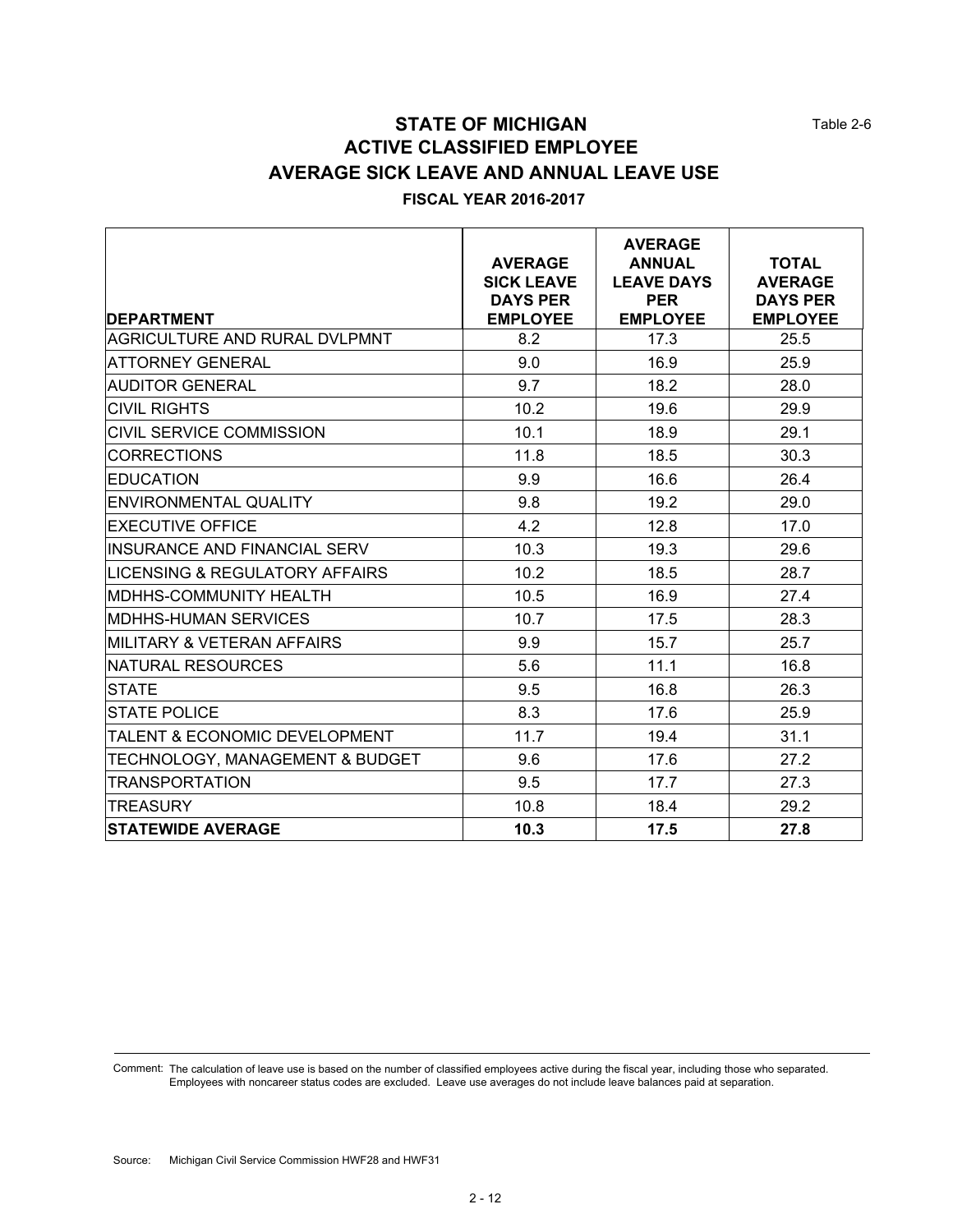### **STATE OF MICHIGAN ACTIVE CLASSIFIED EMPLOYEE SICK LEAVE USE COMPARISON (Average Days Per Employee)**

#### **FISCAL YEARS 2012-13 through 2016-17**

| <b>DEPARTMENT</b>                      | 2012-13                  | 2013-14                  | 2014-15 | 2015-16 | 2016-17 |
|----------------------------------------|--------------------------|--------------------------|---------|---------|---------|
| Agriculture & Rural Development        | 9.0                      | 9.5                      | 9.6     | 9.1     | 8.2     |
| <b>Attorney General</b>                | 9.5                      | 9.3                      | 9.5     | 9.3     | 9.0     |
| <b>Auditor General</b>                 | 9.4                      | 10.0                     | 8.1     | 8.3     | 9.7     |
| <b>Civil Rights</b>                    | 11.1                     | 10.6                     | 12.2    | 10.8    | 10.2    |
| <b>Civil Service Commission</b>        | 9.8                      | 10.1                     | 10.5    | 10.3    | 10.1    |
| <b>Community Health</b>                | 10.5                     | 10.9                     |         |         |         |
| Corrections                            | 13.0                     | 12.9                     | 11.4    | 11.8    | 11.8    |
| Education                              | 8.9                      | 9.0                      | 9.1     | 9.3     | 9.9     |
| <b>Environmental Quality</b>           | 9.6                      | 9.9                      | 9.9     | 9.2     | 9.8     |
| <b>Executive Office</b>                | 3.5                      | 4.4                      | 3.3     | 3.2     | 4.2     |
| Human Services                         | 10.5                     | 10.9                     | --      | --      |         |
| <b>Insurance and Financial Serv</b>    | --                       | 10.1                     | 9.9     | 10.5    | 10.3    |
| Licensing & Regulatory Affairs         | 11.1                     | 11.2                     | 10.4    | 9.9     | 10.2    |
| <b>MDHHS-Community Health</b>          | ۰.                       | --                       | 10.4    | 10.1    | 10.5    |
| <b>MDHHS-Human Services</b>            | ۰.                       | --                       | 10.8    | 10.6    | 10.7    |
| Military and Veterans Affairs          | 9.9                      | 10.8                     | 9.4     | 10.5    | 9.9     |
| <b>Natural Resources</b>               | 5.9                      | 5.9                      | 5.4     | 5.5     | 5.6     |
| <b>State</b>                           | 9.4                      | 9.3                      | 9.6     | 9.0     | 9.5     |
| <b>State Police</b>                    | 8.2                      | 7.8                      | 8.1     | 8.3     | 8.3     |
| <b>Strategic Fund</b>                  | 9.8                      | 9.8                      | н.      |         | ۰.      |
| <b>Talent And Economic Development</b> | $\overline{\phantom{a}}$ | $\overline{\phantom{a}}$ | 11.2    | 11.7    | 11.7    |
| Technology, Management & Budget        | 9.5                      | 9.2                      | 9.0     | 9.3     | 9.6     |
| Transportation                         | 9.8                      | 9.5                      | 9.5     | 9.3     | 9.5     |
| Treasury                               | 10.1                     | 10.2                     | 10.1    | 10.4    | 10.8    |
| <b>STATEWIDE AVERAGE</b>               | 10.7                     | 10.7                     | 10.2    | 10.2    | 10.3    |

The calculation of leave use is based on the number of classified employees active during the fiscal year, including those who separated. Employees with noncareer status codes are excluded. Leave use averages do not include leave balances paid at separation. Comments:

In FY 2012-13, the Department of Insurance and Financial Services was established by Executive Order 2013-1, effective October 1, 2013. In FY 2014-15, the Department of Talent and Economic Development was established by Executive Order 2014-12, effective February 17, 2015. In FY 2014-15, the Workforce Development Agency, Unemployment Insurance Agency, Michigan State Housing Development Authority (MSHDA), State Land Bank Authority, and Michigan Strategic Fund were transferred to the Department of Talent and Economic Development by Executive Order 2014-12, effective February 17, 2015.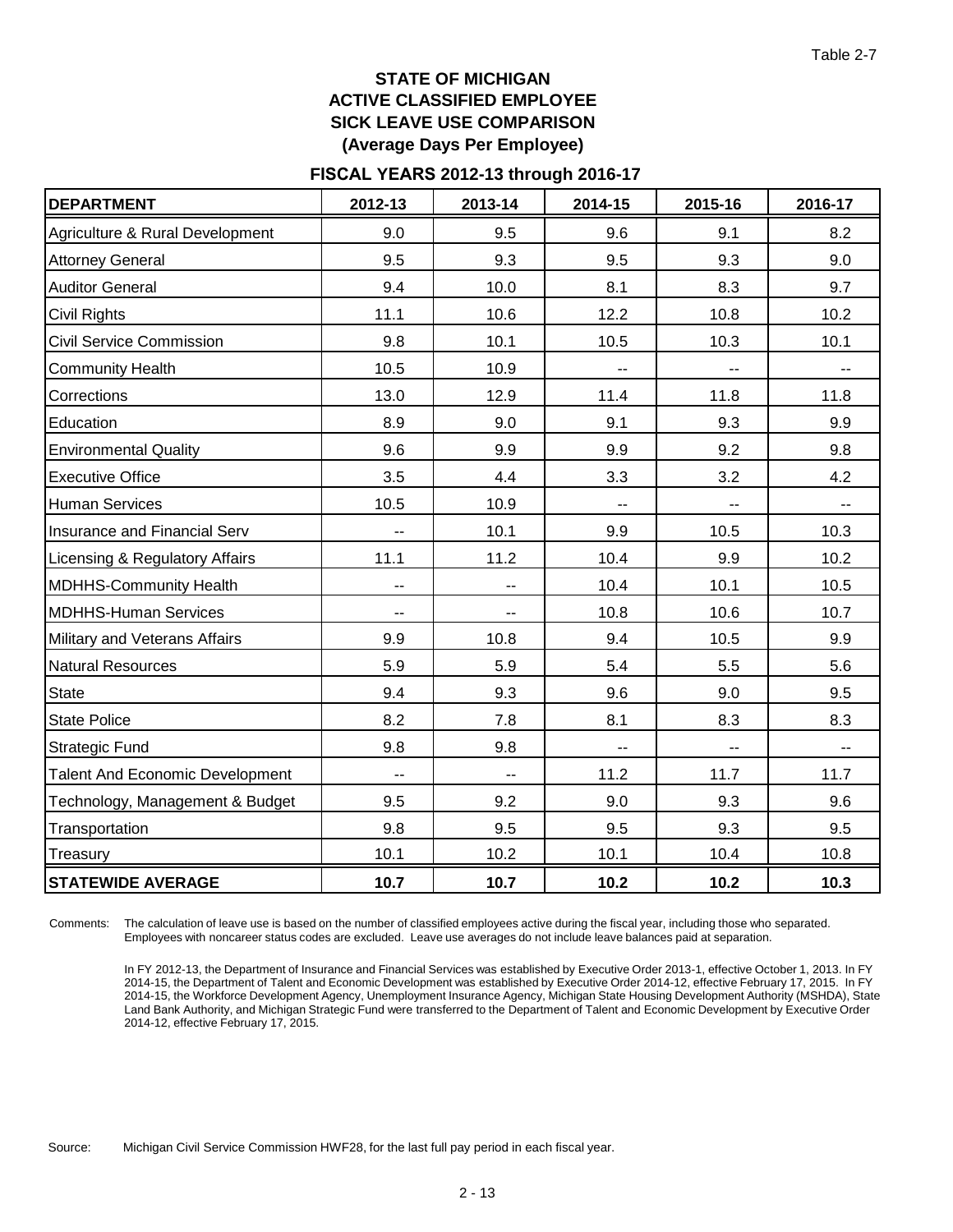# **SICK LEAVE USE ANALYSIS BY DEPARTMENT**

#### **From September 25, 2016 to September 23, 2017**

|                                          |                  | <b>Fiscal Year</b> |                      |                     |
|------------------------------------------|------------------|--------------------|----------------------|---------------------|
|                                          | Number of        | <b>Total Hours</b> | <b>Average Hours</b> | <b>Average Days</b> |
| <b>Department Name</b>                   | <b>Employees</b> | <b>Used</b>        | Per Employee         | Per Employee        |
| AGRICULTURE AND RURAL DVLPMNT            | 482              | 31,576.0           | 65.5                 | 8.2                 |
| <b>ATTORNEY GENERAL</b>                  | 528              | 37,889.1           | 71.8                 | 9.0                 |
| <b>AUDITOR GENERAL</b>                   | 154              | 11,993.1           | 77.9                 | 9.7                 |
| <b>CIVIL RIGHTS</b>                      | 100              | 8,192.3            | 81.9                 | 10.2                |
| CIVIL SERVICE COMMISSION                 | 464              | 37,638.9           | 81.1                 | 10.1                |
| <b>CORRECTIONS</b>                       | 13,548           | 1,283,275.9        | 94.7                 | 11.8                |
| <b>EDUCATION</b>                         | 562              | 44,383.3           | 79.0                 | 9.9                 |
| <b>ENVIRONMENTAL QUALITY</b>             | 1,221            | 95,950.9           | 78.6                 | 9.8                 |
| <b>EXECUTIVE OFFICE</b>                  | 71               | 2,396.2            | 33.7                 | 4.2                 |
| <b>INSURANCE AND FINANCIAL SERV</b>      | 313              | 25,738.6           | 82.2                 | 10.3                |
| LICENSING & REGULATORY AFFAIRS           | 2,081            | 170,367.4          | 81.9                 | 10.2                |
| MDHHS-COMMUNITY HEALTH                   | 3,630            | 304,716.6          | 83.9                 | 10.5                |
| <b>MDHHS-HUMAN SERVICES</b>              | 12,040           | 1,032,314.7        | 85.7                 | 10.7                |
| MILITARY & VETERAN AFFAIRS               | 863              | 68,611.3           | 79.5                 | 9.9                 |
| <b>NATURAL RESOURCES</b>                 | 2,742            | 123,758.1          | 45.1                 | 5.6                 |
| <b>STATE</b>                             | 1,546            | 118,008.9          | 76.3                 | 9.5                 |
| <b>STATE POLICE</b>                      | 3,160            | 210,081.7          | 66.5                 | 8.3                 |
| <b>TALENT &amp; ECONOMIC DEVELOPMENT</b> | 1,305            | 122,250.9          | 93.7                 | 11.7                |
| TECHNOLOGY, MANAGEMENT & BUDGET          | 3,158            | 242,218.8          | 76.7                 | 9.6                 |
| <b>TRANSPORTATION</b>                    | 3,048            | 232,480.3          | 76.3                 | 9.5                 |
| <b>TREASURY</b>                          | 1,755            | 151,986.9          | 86.6                 | 10.8                |
| <b>STATEWIDE</b>                         | 52,771           | 4,355,829.9        | 82.5                 | 10.3                |

Comments: The calculation of leave use is based on the number of classified employees active during the fiscal year, including those who separated. Employees with noncareer status codes are excluded. Leave use averages do not include leave balances paid at separation.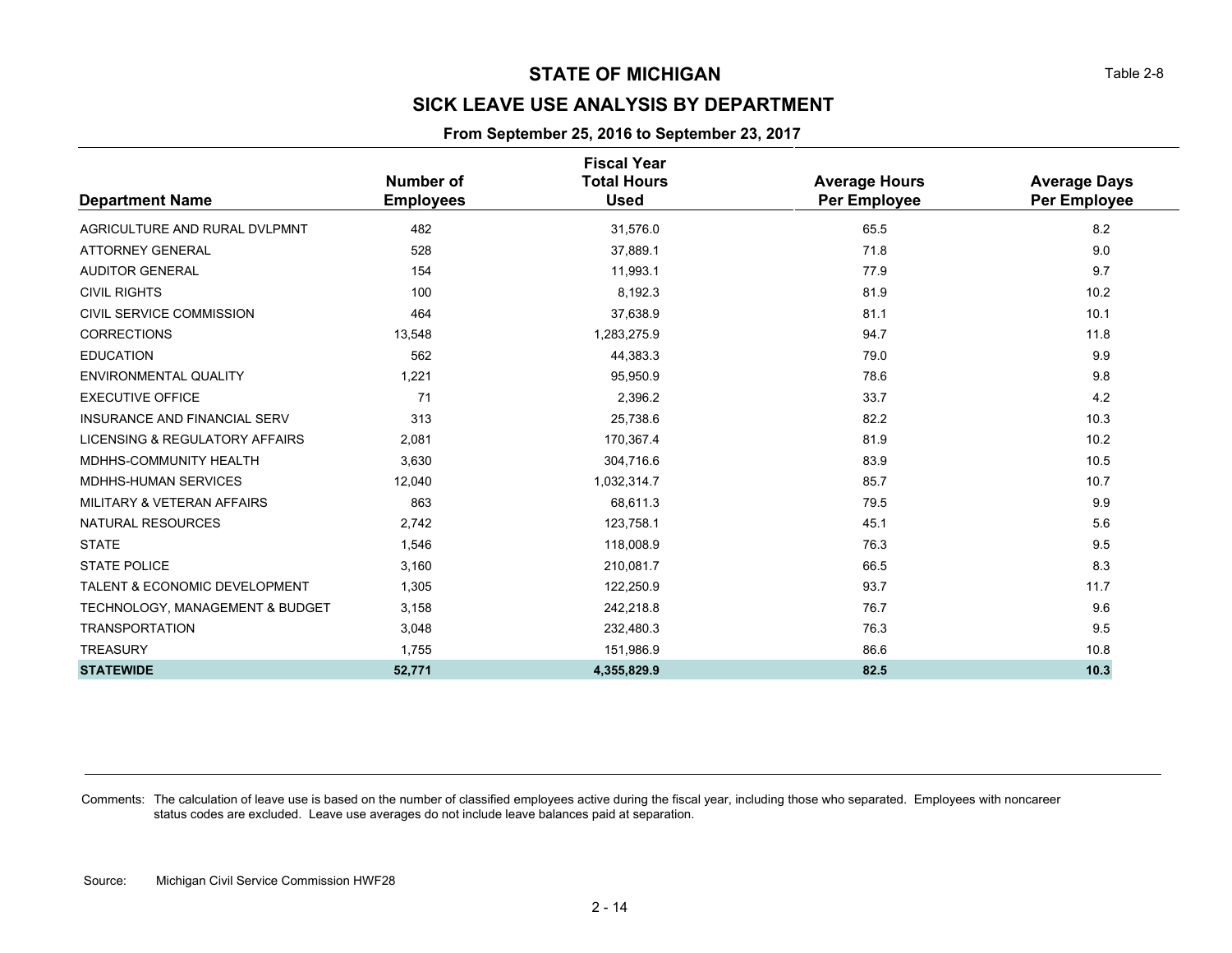# **STATE OF MICHIGAN ANNUAL LEAVE AND DEFERRED HOURS USE ANALYSIS BY DEPARTMENT**

**From September 25, 2016 to September 23, 2017**

|                                          | ANNUAL LEAVE                  |                                                         |                                         |                                     |                               | DEFERRED HOURS                                          |                                         |                                     |  |  |
|------------------------------------------|-------------------------------|---------------------------------------------------------|-----------------------------------------|-------------------------------------|-------------------------------|---------------------------------------------------------|-----------------------------------------|-------------------------------------|--|--|
| <b>Department Name</b>                   | Number of<br><b>Employees</b> | <b>Fiscal Year</b><br><b>Total Hours</b><br><b>Used</b> | Average<br><b>Hours</b><br>Per Employee | <b>Average Days</b><br>Per Employee | Number of<br><b>Employees</b> | <b>Fiscal Year</b><br><b>Total Hours</b><br><b>Used</b> | Average<br><b>Hours</b><br>Per Employee | <b>Average Days</b><br>Per Employee |  |  |
| AGRICULTURE AND RURAL DVLPMNT            | 482                           | 66,825.6                                                | 138.6                                   | 17.3                                | 482                           | 333.7                                                   | 0.7                                     | 0.1                                 |  |  |
| <b>ATTORNEY GENERAL</b>                  | 528                           | 71,416.6                                                | 135.3                                   | 16.9                                | 528                           | 221.7                                                   | 0.4                                     | 0.1                                 |  |  |
| <b>AUDITOR GENERAL</b>                   | 154                           | 22,441.8                                                | 145.7                                   | 18.2                                | 154                           | 40.0                                                    | 0.3                                     | 0.0                                 |  |  |
| <b>CIVIL RIGHTS</b>                      | 100                           | 15,712.6                                                | 157.1                                   | 19.6                                | 100                           | 25.5                                                    | 0.3                                     | 0.0                                 |  |  |
| CIVIL SERVICE COMMISSION                 | 464                           | 70.330.1                                                | 151.6                                   | 18.9                                | 464                           | 195.7                                                   | 0.4                                     | 0.1                                 |  |  |
| <b>CORRECTIONS</b>                       | 13,548                        | 2,001,807.4                                             | 147.8                                   | 18.5                                | 13,548                        | 6,223.1                                                 | 0.5                                     | 0.1                                 |  |  |
| <b>EDUCATION</b>                         | 562                           | 74,418.0                                                | 132.4                                   | 16.6                                | 562                           | 412.1                                                   | 0.7                                     | 0.1                                 |  |  |
| <b>ENVIRONMENTAL QUALITY</b>             | 1,221                         | 187,698.3                                               | 153.7                                   | 19.2                                | 1.221                         | 485.9                                                   | 0.4                                     | 0.0                                 |  |  |
| <b>EXECUTIVE OFFICE</b>                  | 71                            | 7,257.3                                                 | 102.2                                   | 12.8                                | 71                            | 0.0                                                     | 0.0                                     | 0.0                                 |  |  |
| <b>INSURANCE AND FINANCIAL SERV</b>      | 313                           | 48.350.7                                                | 154.5                                   | 19.3                                | 313                           | 253.0                                                   | 0.8                                     | 0.1                                 |  |  |
| LICENSING & REGULATORY AFFAIRS           | 2,081                         | 307,157.8                                               | 147.6                                   | 18.5                                | 2,081                         | 1,555.3                                                 | 0.7                                     | 0.1                                 |  |  |
| MDHHS-COMMUNITY HEALTH                   | 3,630                         | 490,383.2                                               | 135.1                                   | 16.9                                | 3,630                         | 3,009.5                                                 | 0.8                                     | 0.1                                 |  |  |
| <b>MDHHS-HUMAN SERVICES</b>              | 12,040                        | 1,690,215.6                                             | 140.4                                   | 17.5                                | 12,040                        | 5,669.3                                                 | 0.5                                     | 0.1                                 |  |  |
| MILITARY & VETERAN AFFAIRS               | 863                           | 108,712.8                                               | 126.0                                   | 15.7                                | 863                           | 192.4                                                   | 0.2                                     | 0.0                                 |  |  |
| <b>NATURAL RESOURCES</b>                 | 2,742                         | 244,477.1                                               | 89.2                                    | 11.1                                | 2,742                         | 1,646.0                                                 | 0.6                                     | 0.1                                 |  |  |
| <b>STATE</b>                             | 1,546                         | 207,451.5                                               | 134.2                                   | 16.8                                | 1,546                         | 1,427.2                                                 | 0.9                                     | 0.1                                 |  |  |
| <b>STATE POLICE</b>                      | 3,160                         | 444,340.6                                               | 140.6                                   | 17.6                                | 3,160                         | 3,218.6                                                 | 1.0                                     | 0.1                                 |  |  |
| <b>TALENT &amp; ECONOMIC DEVELOPMENT</b> | 1,305                         | 202,251.6                                               | 155.0                                   | 19.4                                | 1,305                         | 1,058.5                                                 | 0.8                                     | 0.1                                 |  |  |
| TECHNOLOGY, MANAGEMENT & BUDGET          | 3,158                         | 445,079.8                                               | 140.9                                   | 17.6                                | 3,158                         | 1,837.7                                                 | 0.6                                     | 0.1                                 |  |  |
| <b>TRANSPORTATION</b>                    | 3,048                         | 432,413.4                                               | 141.9                                   | 17.7                                | 3,048                         | 2,289.2                                                 | 0.8                                     | 0.1                                 |  |  |
| <b>TREASURY</b>                          | 1,755                         | 258,518.8                                               | 147.3                                   | 18.4                                | 1,755                         | 908.8                                                   | 0.5                                     | 0.1                                 |  |  |
| <b>STATEWIDE</b>                         | 52,771                        | 7,397,260.6                                             | 140.2                                   | 17.5                                | 52,771                        | 31,003.2                                                | 0.6                                     | 0.1                                 |  |  |

Comments: The calculation of leave use is based on the number of classified employees active during the fiscal year, including those who separated. Employees with noncareer status codes are excluded. Leave use averages do not include leave balances paid at separation.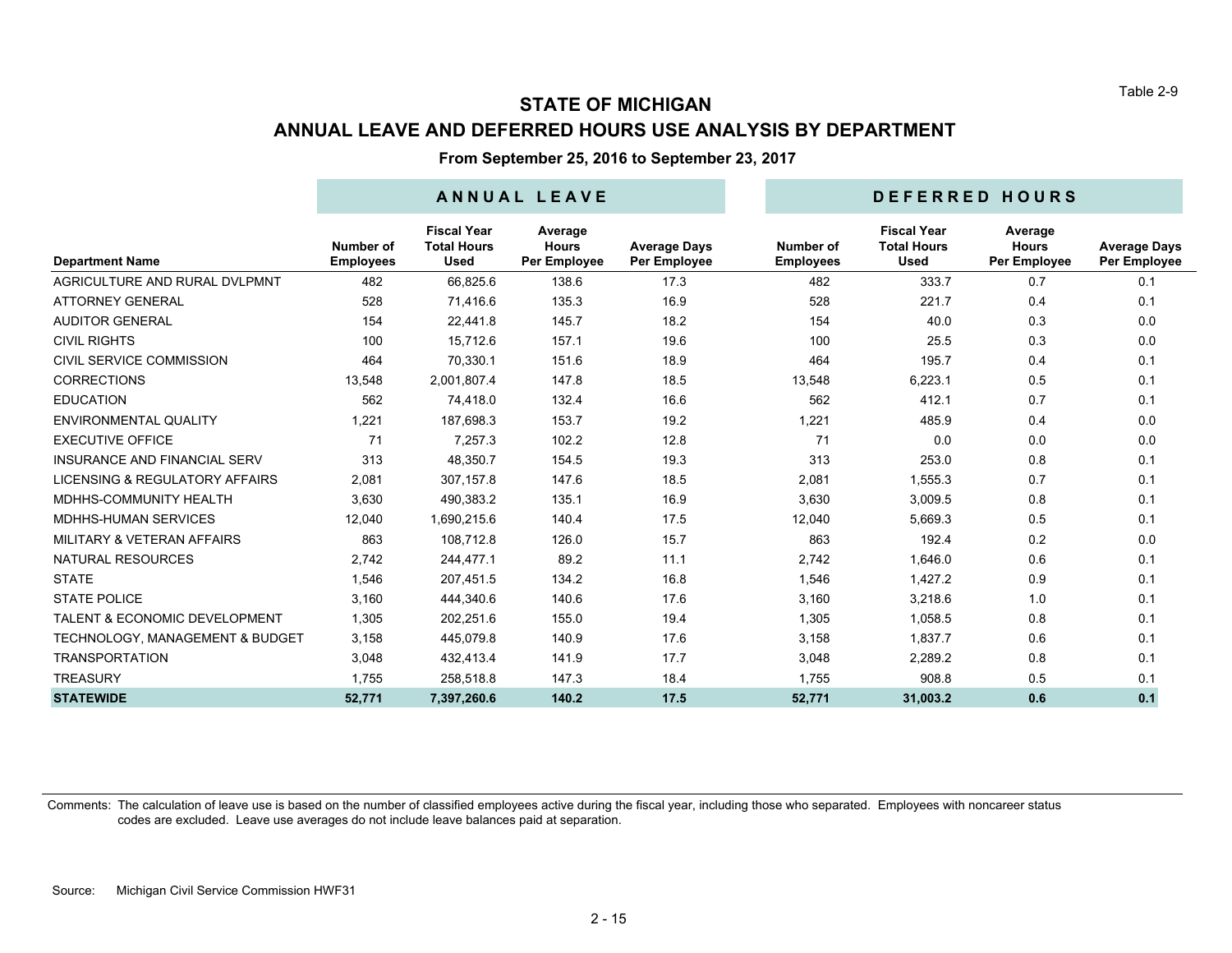### **AGE DISTRIBUTION FOR ACTIVE CLASSIFIED EMPLOYEES BY DEPARTMENT**

|                                            | 19 &         |           |       |           |       |                |       |       |       |       |                | 70 &           |              |
|--------------------------------------------|--------------|-----------|-------|-----------|-------|----------------|-------|-------|-------|-------|----------------|----------------|--------------|
| <b>Department</b>                          | <b>Under</b> | $20 - 24$ | 25-29 | $30 - 34$ | 35-39 | 40-44          | 45-49 | 50-54 | 55-59 | 60-64 | 65-69          | Over           | <b>Total</b> |
| <b>AGRICULTURE AND RURAL DVLPMNT</b>       |              | 16        | 38    | 37        | 57    | 56             | 50    | 66    | 73    | 45    | 14             | 6              | 459          |
| <b>ATTORNEY GENERAL</b>                    | 0            | 5         | 32    | 47        | 58    | 65             | 70    | 72    | 76    | 53    | 16             | 6              | 500          |
| <b>AUDITOR GENERAL</b>                     | 0            | 8         | 31    | 18        | 9     | 16             | 20    | 23    | 9     | 5     |                | $\Omega$       | 140          |
| <b>CIVIL RIGHTS</b>                        | 0            | $\Omega$  | 6     | 9         | 13    | $\overline{7}$ | 14    | 13    | 9     | 5     | 6              | $\overline{2}$ | 84           |
| <b>CIVIL SERVICE COMMISSION</b>            | 3            | 21        | 35    | 37        | 54    | 56             | 59    | 87    | 65    | 25    | 7              | $\Omega$       | 449          |
| <b>CORRECTIONS</b>                         | 12           | 398       | 1,050 | 1.188     | 1,285 | 1,741          | 2,557 | 2,023 | 1,265 | 626   | 133            | 32             | 12,310       |
| <b>EDUCATION</b>                           | 0            | 5         | 13    | 38        | 66    | 77             | 78    | 65    | 81    | 63    | 28             | 7              | 521          |
| <b>ENVIRONMENTAL QUALITY</b>               |              | 33        | 76    | 89        | 125   | 160            | 141   | 174   | 189   | 131   | 36             | 3              | 1,158        |
| <b>EXECUTIVE OFFICE</b>                    | 0            | 6         | 16    | 9         | 5     |                | 5     | 9     | 5     | 2     | $\overline{2}$ | $\Omega$       | 60           |
| <b>INSURANCE AND FINANCIAL SERV</b>        | 2            | 15        | 25    | 39        | 45    | 38             | 40    | 39    | 30    | 21    | 3              | 4              | 301          |
| <b>LICENSING &amp; REGULATORY AFFAIRS</b>  | 16           | 69        | 109   | 190       | 241   | 213            | 262   | 240   | 290   | 211   | 86             | 34             | 1,961        |
| <b>MDHHS - COMMUNITY HEALTH</b>            | 2            | 68        | 250   | 343       | 330   | 388            | 453   | 464   | 465   | 317   | 110            | 26             | 3,216        |
| <b>MDHHS - HUMAN SERVICES</b>              |              | 219       | 951   | 1,450     | 1,707 | 1,606          | 1.600 | 1.302 | 1.120 | 741   | 222            | 43             | 10,962       |
| <b>MILITARY &amp; VETERAN AFFAIRS</b>      |              | 19        | 50    | 88        | 69    | 71             | 120   | 135   | 134   | 74    | 17             | 3              | 781          |
| <b>NATURAL RESOURCES</b>                   | 191          | 439       | 282   | 227       | 239   | 271            | 280   | 251   | 284   | 232   | 96             | 68             | 2,860        |
| <b>STATE</b>                               | 13           | 150       | 153   | 130       | 149   | 148            | 181   | 222   | 227   | 117   | 36             | 4              | 1,530        |
| <b>STATE POLICE</b>                        | 4            | 189       | 473   | 336       | 295   | 418            | 540   | 421   | 198   | 73    | 18             | 3              | 2,968        |
| <b>TALENT &amp; ECONOMIC DEVELOPMENT</b>   | 4            | 14        | 44    | 73        | 127   | 148            | 165   | 206   | 202   | 151   | 44             | 18             | 1,196        |
| <b>TECHNOLOGY, MANAGEMENT &amp; BUDGET</b> | 11           | 118       | 214   | 256       | 327   | 396            | 417   | 486   | 449   | 292   | 86             | 12             | 3,064        |
| <b>TRANSPORTATION</b>                      | 31           | 156       | 147   | 201       | 339   | 339            | 398   | 451   | 423   | 235   | 61             | 14             | 2,795        |
| <b>TREASURY</b>                            | 6            | 61        | 106   | 180       | 217   | 202            | 199   | 242   | 268   | 136   | 42             | 10             | 1,669        |
| <b>Statewide Total:</b>                    | 299          | 2,009     | 4,101 | 4,985     | 5,757 | 6,417          | 7,649 | 6,991 | 5,862 | 3,555 | 1,064          | 295            | 48,984       |
| <b>Average Age:</b>                        | 19.1         | 22.9      | 27.6  | 32.5      | 37.6  | 42.5           | 47.5  | 52.5  | 57.4  | 62.1  | 66.9           | 73.3           | 44.8         |

#### **Pay End Date: September 23, 2017**

Comments This report reflects classified employees who are full-time, part-time, permanent-intermittent, limited-term, seasonal, noncareer, or on workers' compensation in primary positions only.

Table 2-10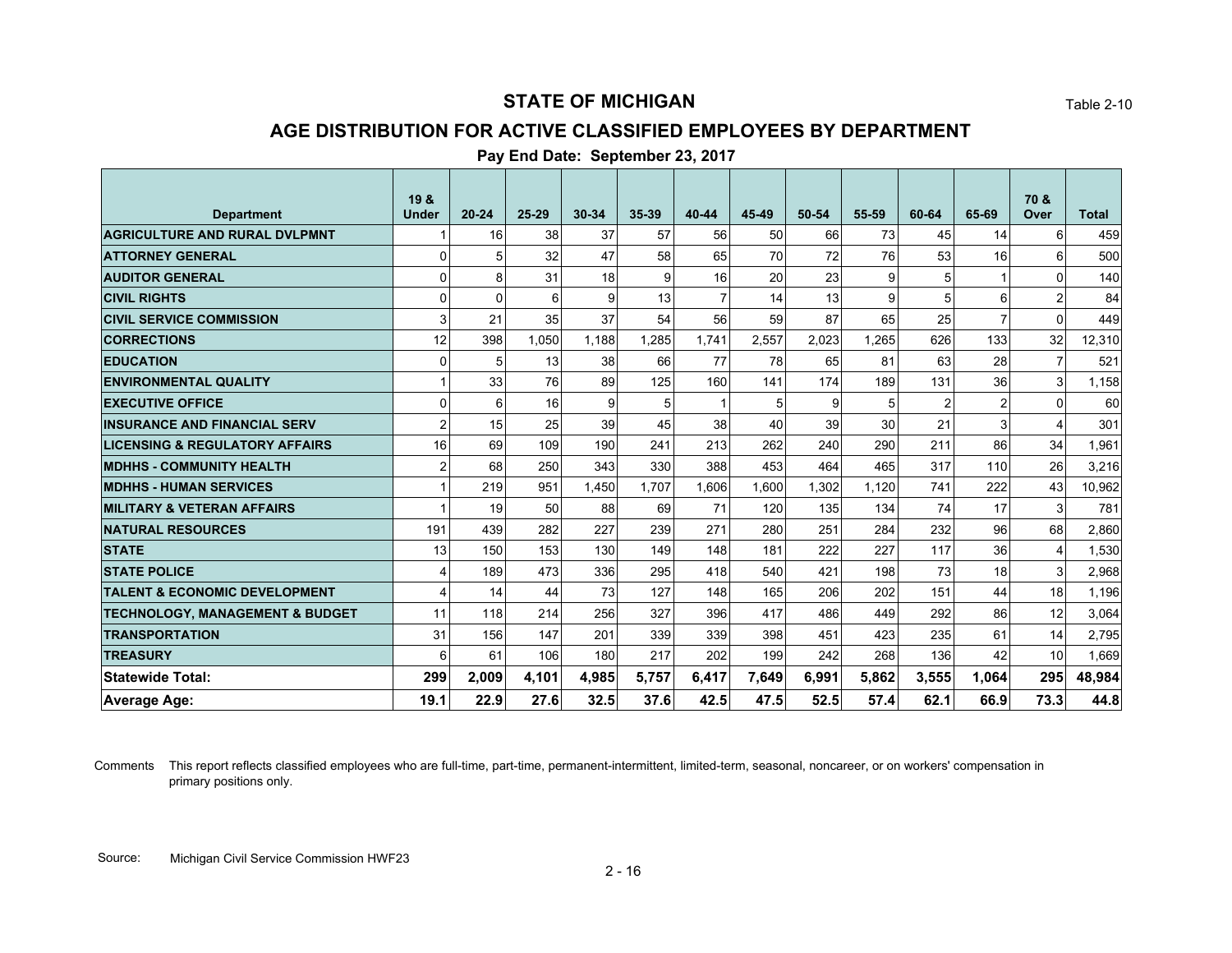## **STATE OF MICHIGAN EMPLOYMENT TREND OF JOB CATEGORIES FISCAL YEARS 2012-13 through 2016-17**



#### **2016-17 Total: 48,984**

This report reflects classified employees who are full-time, part-time, permanent-intermittent, limited-term, seasonal, noncareer, or on workers' compensation in primary positions only. Comment:

Source: Michigan Civil Service Commission HWF27 for the last full pay period in each fiscal year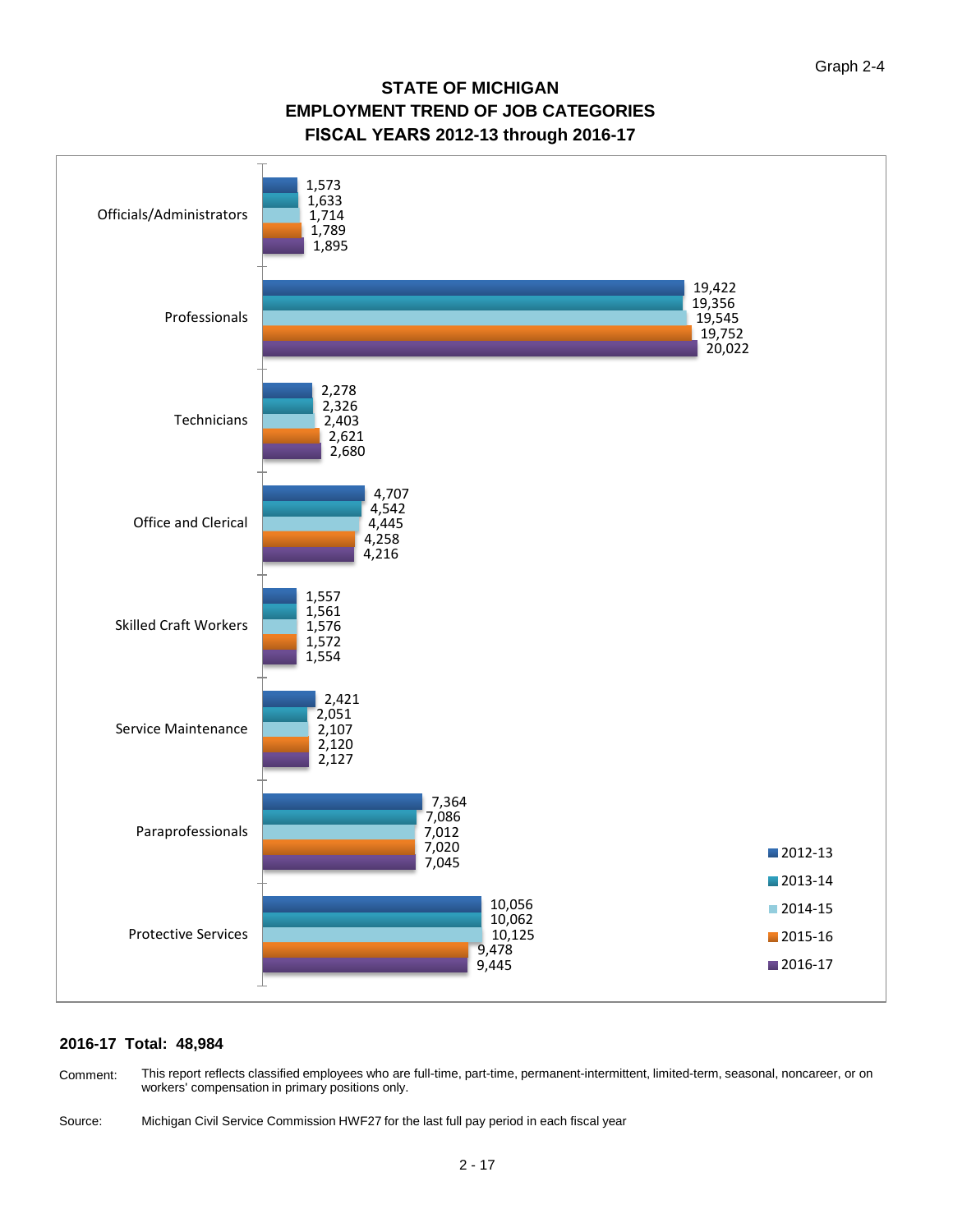# **ACTIVE CLASSIFIED EMPLOYEES BY WORK COUNTY STATE OF MICHIGAN**

|  |  | Pay End Date: September 23, 2017 |  |  |
|--|--|----------------------------------|--|--|
|--|--|----------------------------------|--|--|

|                       |                  | <b>OTHER THAN</b>       | <b>TOTAL</b>     |  |
|-----------------------|------------------|-------------------------|------------------|--|
| <b>COUNTY NAME</b>    | <b>FULL-TIME</b> | <b>FULL-TIME</b>        | <b>EMPLOYEES</b> |  |
| <b>ALCONA</b>         | 5                | 15                      | 20               |  |
| <b>ALGER</b>          | 268              | 3                       | 271              |  |
| <b>ALLEGAN</b>        | 202              | 18                      | 220              |  |
| <b>ALPENA</b>         | 151              | 28                      | 179              |  |
| <b>ANTRIM</b>         | 30               | 1                       | 31               |  |
| <b>ARENAC</b>         | 29               | $\overline{2}$          | 31               |  |
| <b>BARAGA</b>         | 335              | 11                      | 346              |  |
| <b>BARRY</b>          | 105              | 53                      | 158              |  |
| <b>BAY</b>            | 335              | 43                      | 378              |  |
| <b>BENZIE</b>         | 29               | 3                       | 32               |  |
| <b>BERRIEN</b>        | 350              | 30                      | 380              |  |
| <b>BRANCH</b>         | 339              | 5                       | 344              |  |
| <b>CALHOUN</b>        | 353              | 17                      | 370              |  |
| <b>CASS</b>           | 98               | 11                      | 109              |  |
| <b>CHARLEVOIX</b>     | 17               | 57                      | 74               |  |
| <b>CHEBOYGAN</b>      | 58               | 55                      | 113              |  |
| <b>CHIPPEWA</b>       | 931              | 91                      | 1,022            |  |
| <b>CLARE</b>          | 56               | 13                      | 69               |  |
| <b>CLINTON</b>        | 143              | 46                      | 189              |  |
| <b>CRAWFORD</b>       | 141              | 99                      | 240              |  |
| <b>DELTA</b>          | 169              | 43                      | 212              |  |
| <b>DICKINSON</b>      | 62               | 8                       | 70               |  |
| <b>EATON</b>          | 3,524            | 217                     | 3,741            |  |
| <b>EMMET</b>          | 82               | 34                      | 116              |  |
| <b>GENESEE</b>        | 827              | 87                      | 914              |  |
| <b>GLADWIN</b>        | 44               | 5                       | 49               |  |
| <b>GOGEBIC</b>        | 249              | 16                      | 265              |  |
| <b>GRAND TRAVERSE</b> | 297              | 40                      | 337              |  |
| <b>GRATIOT</b>        | 759              | 8                       | 767              |  |
| <b>HILLSDALE</b>      | 58               | $\overline{c}$          | 60               |  |
| <b>HOUGHTON</b>       | 75               | 34                      | 109              |  |
| <b>HURON</b>          | 36               | 29                      | 65               |  |
| <b>INGHAM</b>         | 9,553            | 1,125                   | 10,678           |  |
| <b>IONIA</b>          | 1,383            | 24                      | 1,407            |  |
| <b>IOSCO</b>          | 53               | 26                      | 79               |  |
| <b>IRON</b>           | 52               | 13                      | 65               |  |
| <b>ISABELLA</b>       | 160              | $\overline{\mathbf{4}}$ | 164              |  |
| <b>JACKSON</b>        | 2,026            | 51                      | 2,077            |  |
| <b>KALAMAZOO</b>      | 1,111            | 97                      | 1,208            |  |
| <b>KALKASKA</b>       | 54               | $\overline{\mathbf{4}}$ | 58               |  |
| <b>KENT</b>           | 1,466            | 97                      | 1,563            |  |
| <b>KEWEENAW</b>       | $\overline{2}$   | 17                      | 19               |  |
| <b>LAKE</b>           | 48               | $\overline{\mathbf{4}}$ | 52               |  |
| <b>LAPEER</b>         | 434              | 20                      | 454              |  |

This report reflects classified employees who are full-time, part-time, permanent-intermittent, limited-term, seasonal, noncareer, or on workers' compensation in primary positions only. Comment: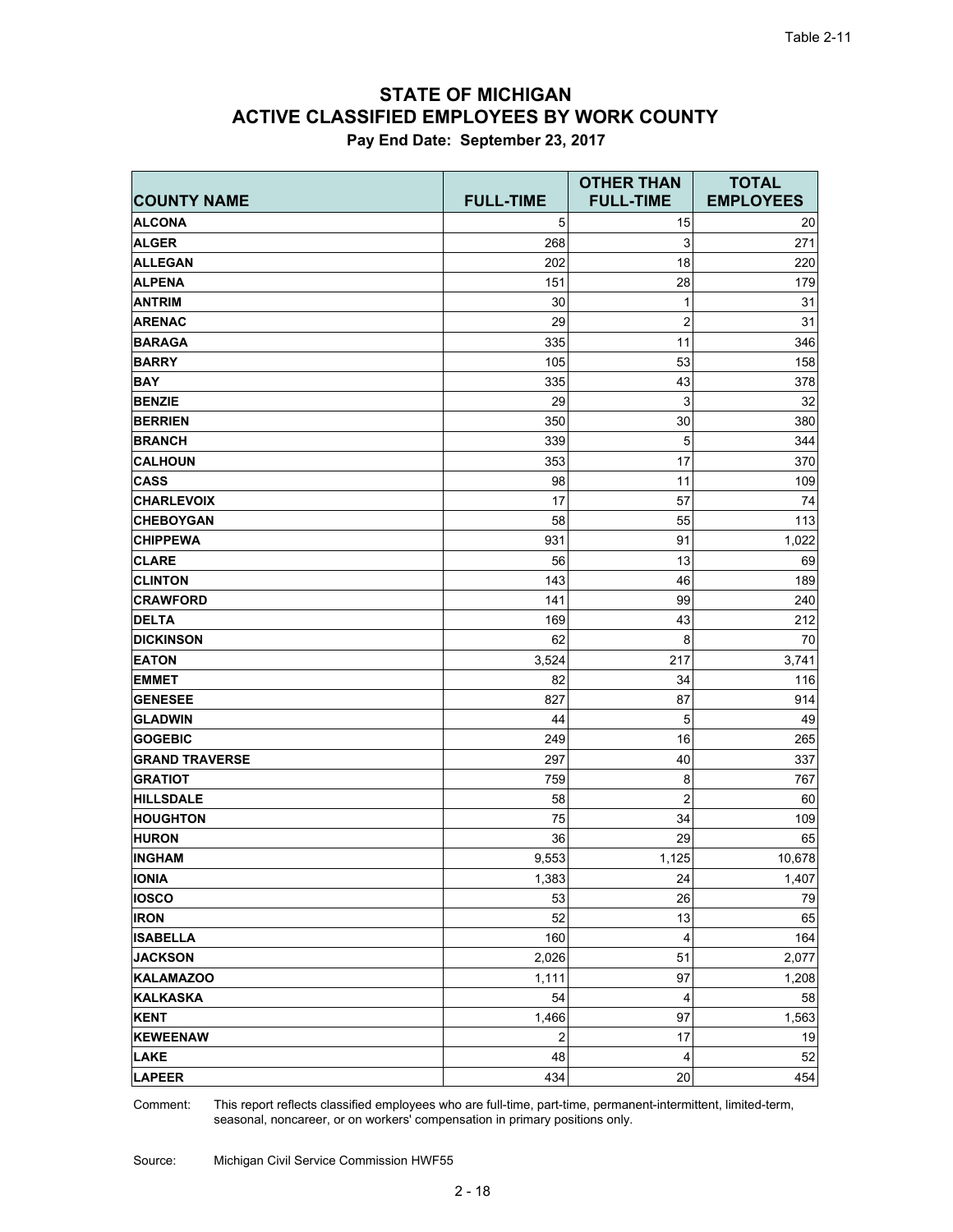# **ACTIVE CLASSIFIED EMPLOYEES BY WORK COUNTY STATE OF MICHIGAN**

**Pay End Date: September 23, 2017**

| <b>COUNTY NAME</b>       | <b>FULL-TIME</b> | <b>OTHER THAN</b><br><b>FULL-TIME</b> | <b>TOTAL</b><br><b>EMPLOYEES</b> |
|--------------------------|------------------|---------------------------------------|----------------------------------|
| <b>LEELANAU</b>          | 5                | 4                                     | 9                                |
| <b>LENAWEE</b>           | 606              | 26                                    | 632                              |
| <b>LIVINGSTON</b>        | 489              | 41                                    | 530                              |
| <b>LUCE</b>              | 272              | 18                                    | 290                              |
| <b>MACKINAC</b>          | 109              | 105                                   | 214                              |
| <b>MACOMB</b>            | 1,282            | 56                                    | 1,338                            |
| <b>MANISTEE</b>          | 328              | 24                                    | 352                              |
| <b>MARQUETTE</b>         | 845              | 64                                    | 909                              |
| <b>MASON</b>             | 47               | 32                                    | 79                               |
| <b>MECOSTA</b>           | 85               | 13                                    | 98                               |
| <b>MENOMINEE</b>         | 25               | 16                                    | 41                               |
| <b>MIDLAND</b>           | 96               | 7                                     | 103                              |
| <b>MISSAUKEE</b>         | 63               | 3                                     | 66                               |
| <b>MONROE</b>            | 207              | 43                                    | 250                              |
| <b>MONTCALM</b>          | 553              | 10                                    | 563                              |
| <b>MONTMORENCY</b>       | 46               | 18                                    | 64                               |
| <b>MUSKEGON</b>          | 1,009            | 50                                    | 1,059                            |
| <b>NEWAYGO</b>           | 71               | 9                                     | 80                               |
| <b>OAKLAND</b>           | 1,145            | 215                                   | 1,360                            |
| <b>OCEANA</b>            | 84               | 50                                    | 134                              |
| <b>OGEMAW</b>            | 83               | 19                                    | 102                              |
| <b>ONTONAGON</b>         | 19               | 16                                    | 35                               |
| <b>OSCEOLA</b>           | 26               | 1                                     | 27                               |
| <b>OSCODA</b>            | 24               | 2                                     | 26                               |
| <b>OTSEGO</b>            | 306              | 26                                    | 332                              |
| <b>OTTAWA</b>            | 173              | 54                                    | 227                              |
| <b>OUT OF STATE</b>      | 43               | 6                                     | 49                               |
| <b>PRESQUE ISLE</b>      | 16               | 19                                    | 35                               |
| <b>ROSCOMMON</b>         | 126              | 24                                    | 150                              |
| <b>SAGINAW</b>           | 822              | 38                                    | 860                              |
| <b>SANILAC</b>           | 43               | 13                                    | 56                               |
| <b>SCHOOLCRAFT</b>       | 27               | 23                                    | 50                               |
| <b>SHIAWASSEE</b>        | 75               | 3                                     | 78                               |
| <b>ST CLAIR</b>          | 225              | 62                                    | 287                              |
| <b>ST JOSEPH</b>         | 79               | 4                                     | 83                               |
| <b>TUSCOLA</b>           | 399              | 48                                    | 447                              |
| <b>VAN BUREN</b>         | 225              | 35                                    | 260                              |
| <b>WASHTENAW</b>         | 1,434            | 98                                    | 1,532                            |
| <b>WAYNE</b>             | 5,019            | 263                                   | 5,282                            |
| <b>WEXFORD</b>           | 165              | 26                                    | 191                              |
| <b>WORK AT HOME - MI</b> | 1,563            | 36                                    | 1,599                            |
| <b>Grand Total:</b>      | 44,758           | 4,226                                 | 48,984                           |

This report reflects classified employees who are full-time, part-time, permanent-intermittent, limited-term, seasonal, noncareer, or on workers' compensation in primary positions only. Comment: